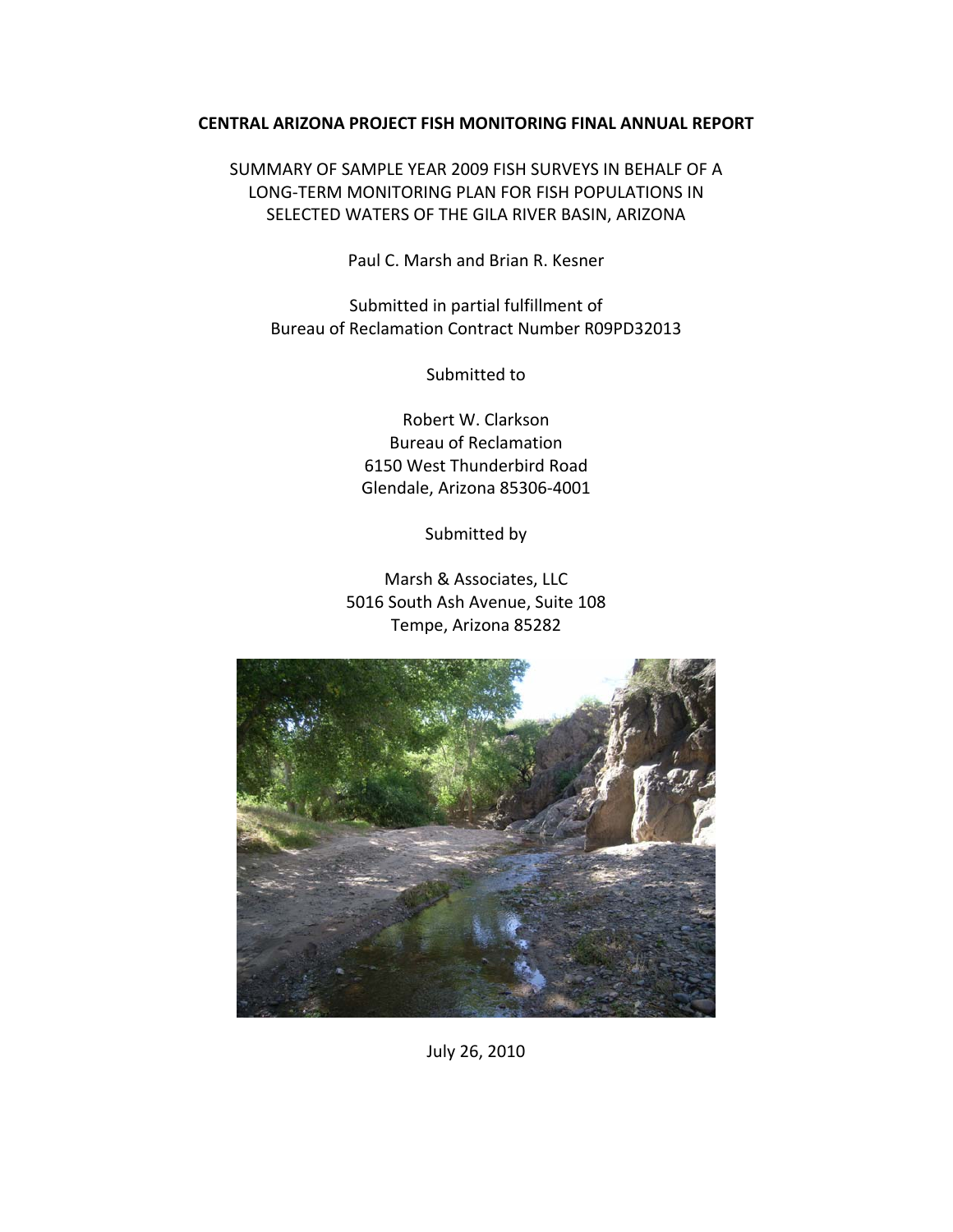This report summarizes fish sampling in behalf of a long‐term monitoring plan for fish populations in selected waters of the Gila River basin, Arizona, during sample year (SY) 2009 (period July 7, 2009 to January 11, 2010). Reclamation's monitoring program is a result of several biological opinions on impacts of transportation and delivery of Central Arizona Project (CAP) water from the Colorado River at Lake Havasu to the Gila River basin. Its primary intention is to establish baseline data on the presence and distribution of non‐native fishes and to detect changes in species composition or distribution in the CAP aqueduct and selected river, stream, and canal reaches in Arizona.

Protocols implemented during this monitoring are detailed by Clarkson (1996 a‐c), and will not be reiterated in detail here. In general, streams were stratified according to geomorphology or flow characteristics, and replicate 200‐m "quantitative" sampling stations were established as the source for distribution and assemblage structure data. The plan calls for electrofishing as the primary gear for this purpose, but use of other methods is encouraged if electrofishing is deemed inadequate. Following collection of quantitative data from fixed stream stations, qualitative sampling may be performed up‐ and/or downstream of each station to search for rare species.

In canals, sampling is more opportunistic, and is usually conducted during low flow or "dry‐up" conditions. Sampling reaches are fixed, but only in the CAP canal are fixed stations sampled. For logistical reasons, pumping plant forebays are the primary source of CAP canal fishery data, and sampling there requires the use of a large array of sampling gears to be effective. Sampling in the Salt River Project (SRP) and Florence‐Casa Grande (FCG) canals typically requires searches for available water and fish concentrations during flow outages, and primarily relies upon seines, dip nets, and entanglement gears for collection of fishes. SRP canals above the electrical fish barriers are sampled repeatedly with large seines and capture nearly all fishes in these short, confined reaches. See Clarkson (1998) for more detailed descriptions of monitored streams and canals and the methods used to sample them.

Waters sampled during this monitoring were (1) San Pedro River (hereafter abbreviated SanP) downstream from the U.S. and Mexico international boundary, (2) Gila River between Coolidge Dam and Ashurst‐Hayden Diversion, (3) Salt River between Stewart Mountain Dam and Granite Reef Diversion, (4) CAP Canal at selected pumping plants, (5) SRP South Canal (SRPs), (6) SRP Arizona (North) Canal (SRPn), (7) FCG Canal, (9) Aravaipa Creek below the fish barriers, and (10) lower Cienega Creek (Table 1).

Comparisons are not made with data acquired during prior years of this monitoring program as reported by Clarkson (1998, 1999, 2001), Kesner and Marsh (2008), Marsh (1999, 2004a‐c), and Marsh and Kesner (2004, 2005, 2006a‐b, 2007a‐b, 2008) (available online at http://www.usbr.gov/lc/phoenix/biology/azfish/aznativefish.html), or to data reported under other studies of these waters (e.g., Marsh and Minckley 1982, Mueller 1996). The reader is referred to those documents for comparisons with prior years. A comprehensive list including common and scientific names and four‐letter code of aquatic vertebrate taxa encountered during routine fish monitoring is provided in Table 2.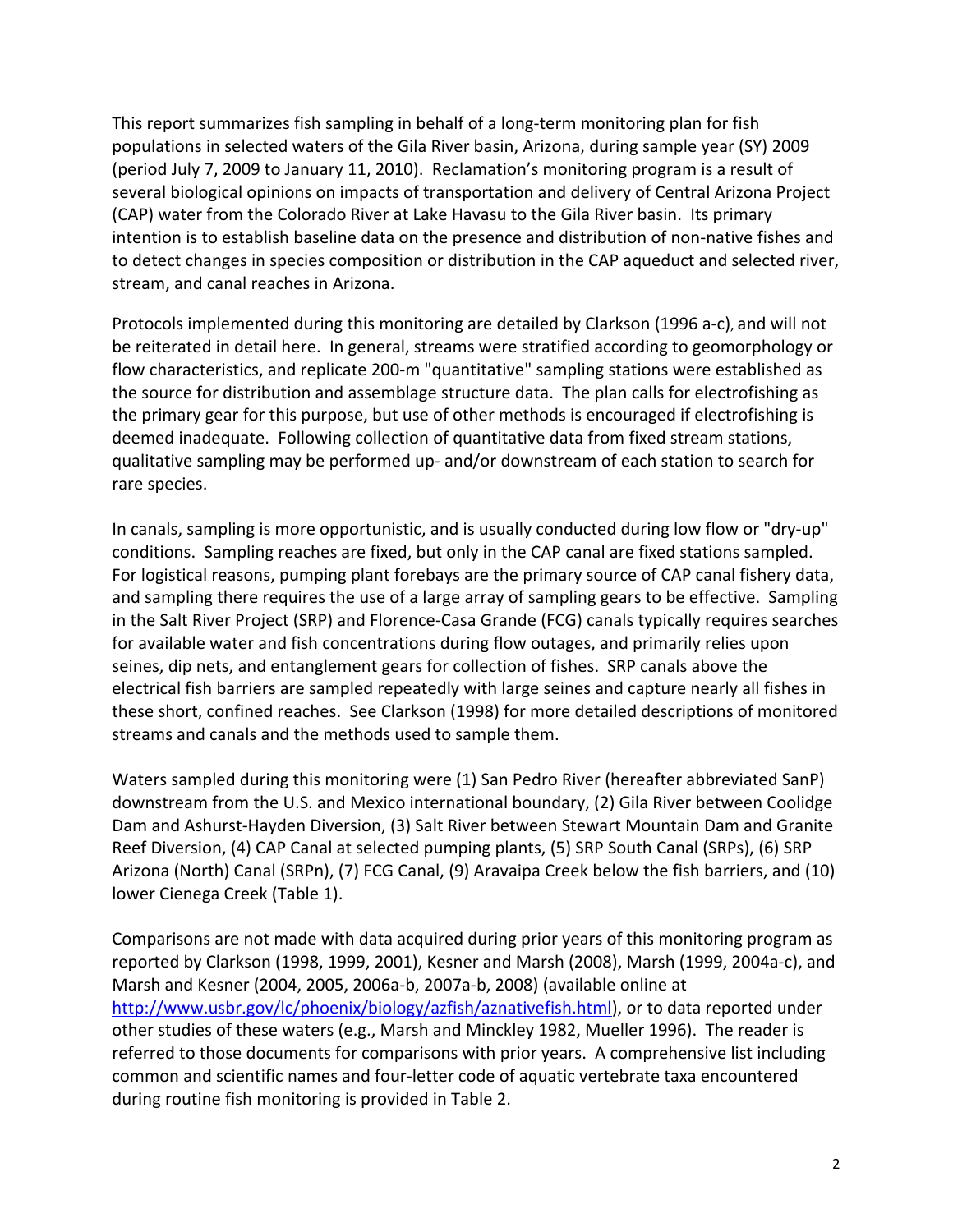#### MONITORING OVERVIEW

A total of 25 fish taxa was captured during SY 2009 monitoring (Table 3). No new taxa were detected. Three species were taken in Cienega Creek, six in Salt River and FCG, seven in Aravaipa Creek, eight in Gila River, nine in CAP, 10 in San Pedro, 11 in SRPs, and 12 were taken in SRPn (Table 3). Six native species (24% of total taxa) were collected: Gila chub, longfin dace, roundtail chub, desert sucker, Sonora sucker, and Gila topminnow. Four were in Aravaipa Creek, three in SRPs and Cienega Creek, two in San Pedro River and SRPn, one in Salt River, and none was in Gila River, CAP, or FCG. Natives comprised 17 to 100% of all species among streams where natives occurred. The remaining 19 taxa were non-native, which among streams numbered between 0 (Cienega) and 10 (SRPn) species.

Total number of fish captured varied widely among waters, reaches, and stations (Table 4), a reflection of differences in sampling effort and gear type as well as fish abundance. Canal samples were not strictly comparable because those from SRPn, SRPs, and FCG were opportunistic and qualitative (except for samples above the electrical fish barriers on the SRP canals, which represented near‐complete censuses). Monitoring in streams and rivers, and in the CAP Canal, is designed to be quantitative and accompanied by recorded effort data, but at times may be supplemented by some qualitative sampling, which is opportunistic and is not necessarily accompanied by recorded effort. Numbers presented in all tables include quantitative and qualitative sampling data. Data collected by qualitative means in SanP, Gila, and Salt rivers and CAP canal are presented in Table 7. Native fishes overall accounted for 56% of 6,014 individuals captured at all Gila River basin stations during the sample year (Table 4). Proportion that native fishes comprised of total catch ranged from 0% (Gila River, CAP and FCG canals) to 100% (Cienega Creek). San Pedro was 52% native, Salt River was 4% native, and Aravaipa Creek was 95% native species. SRPs and SRPn samples were 41 and 38% natives above the electrical fish barriers, respectively, and 0 and 29% natives below those structures (Table 4).

Community structure differed substantially among waters, reaches, and stations (Tables 4 and 5). Native longfin dace was the most abundant species in combined samples from the San Pedro River (followed by mosquitofish). Mosquitofish followed by red shiner were the most abundant species from samples in the Gila River. Largemouth bass was most abundant in the Salt River catch (followed by bluegill). Redear sunfish followed by largemouth bass were the most abundant fishes in the CAP Canal. Native Sonora sucker predominated in samples above the electrical fish barriers in SRPs and SRPn (followed by red shiner in SRPs and by channel catfish in SRPn). Red shiner predominated the catch below the barrier on SRPn (followed by native Sonora sucker). No sample was taken downstream from the electrical barrier on SRPs. In FGC mosquitofish predominated the catch above the barrier (followed by threadfin shad), while threadfin shad (followed by channel catfish) predominated below the barrier. Native longfin dace was the most abundant species in both Aravaipa and Cienega creeks, followed by mosquitofish and native Gila topminnow, in these two streams, respectively.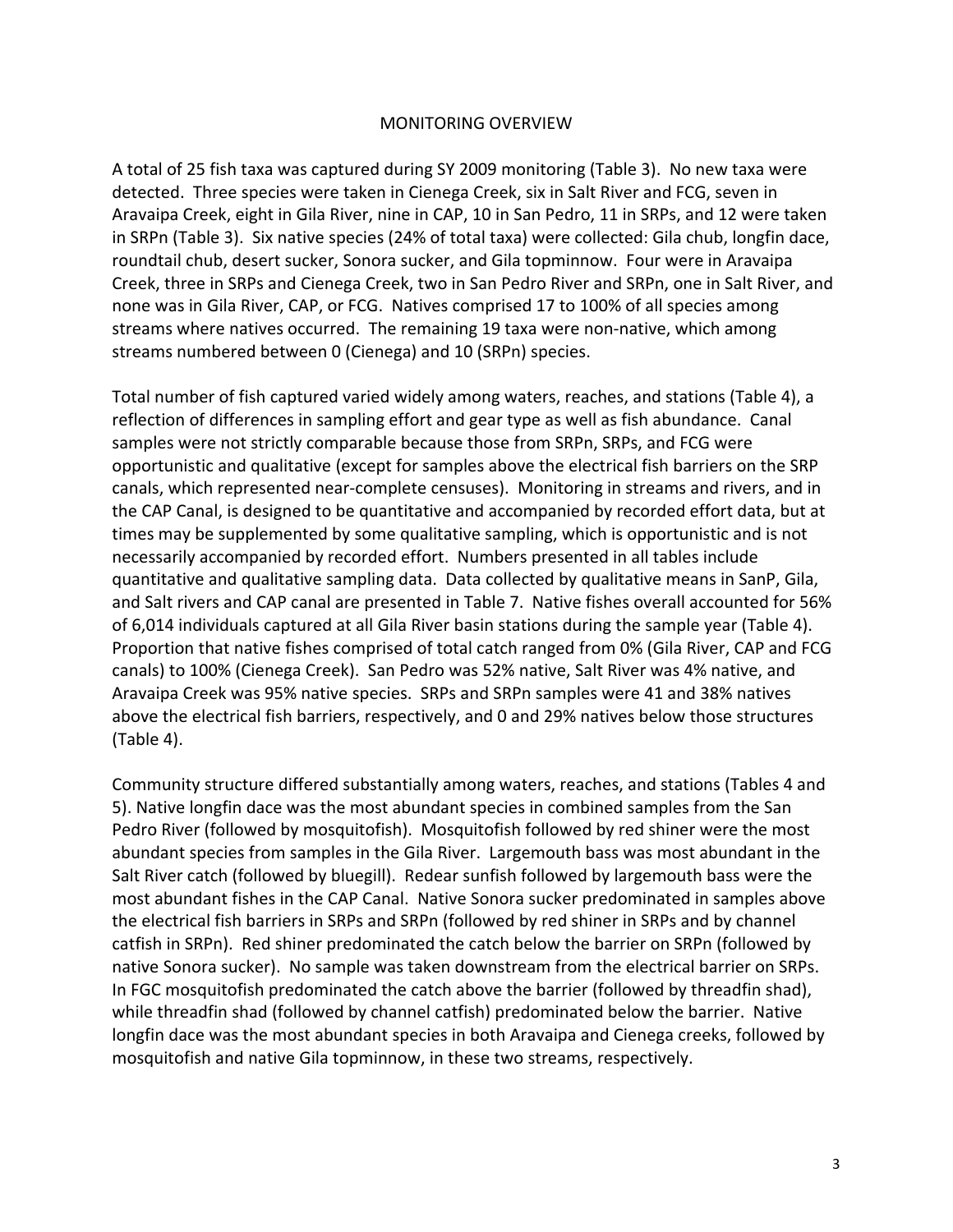#### SAN PEDRO RIVER

*Sampling Notes and Deviations from Protocol* – Sampling was led by Marsh & Associates (M&A) between October 13 and 15, 2009 (Table 1). Seven of eight currently available stations were sampled (station 1-2-2 was eliminated from the protocol in 2005). The sites at Hughes Ranch (station 1‐2‐1) and Mouth (1‐3‐3) were dry. Backpack electrofishing was conducted at all sites.

*Species Richness and Distribution* – Ten species were captured in the San Pedro River (Tables 5 and 6A). Captures of red shiner and channel catfish at Charleston (station 1-1-3) represent new records for that reach of stream. All ten species were taken in the upper reach, one in the middle, and one in the lower. Two natives were encountered (longfin dace and desert sucker). Longfin dace was found at five stations, while desert sucker was collected at two. Native lowland leopard frog and nonnative bullfrog tadpoles and northern crayfish were throughout the stream.

Eight non‐natives were in the upper reach, none in the middle, and none in the lower. Common carp, fathead minnow, red shiner, black bullhead, channel catfish, mosquitofish, green sunfish, and largemouth bass were found in the upper reach.

*Assemblage Structure* – The two native species dominated the catch overall (52% of a total catch of 1277 individuals), and at all three reaches (Tables 4 and 6A). Native longfin dace was the most abundant fish species overall (48% of total numbers) and predominated the catch in all three reaches (Table 6A). Desert sucker was represented by 52 specimens collected in the upstream reach.

Mosquitofish was the most abundant non‐native and the second most abundant species overall, making up 36% of the catch. Fathead minnow contributed about 5% to the total catch followed by black bullhead (about 2%). Other species each contributed 1% or less to the total numbers.

#### GILA RIVER

*Sampling Notes and Deviations from Protocol* – Reaches were sampled between November 15 and 17, 2009 (Table 1). Collections were made by M&A. Nine of eleven currently available stations were sampled; no stations were sampled in the upper reach because authorization to access these sites was unavailable from the land owner (San Carlos Apache Tribe). In 2008 the lower‐most station (Box‐O Wash, number 2‐4‐3) was relocated downstream approximately 1 km because of access issues and renamed "Box Canyon." Backpack electrofishing was used at all but one site and was supplemented with trammel netting at Dripping Springs Wash (2‐2‐1). San Pedro River (station 2‐3‐1) was sampled by dip net.

*Species Richness and Distribution* – Eight fish species were captured in the Gila River (Tables 5 and 6B). No new species were detected. Seven were taken in the upper‐middle reach, six in the lower-middle, and six in the lower. No native species were encountered. A single specimen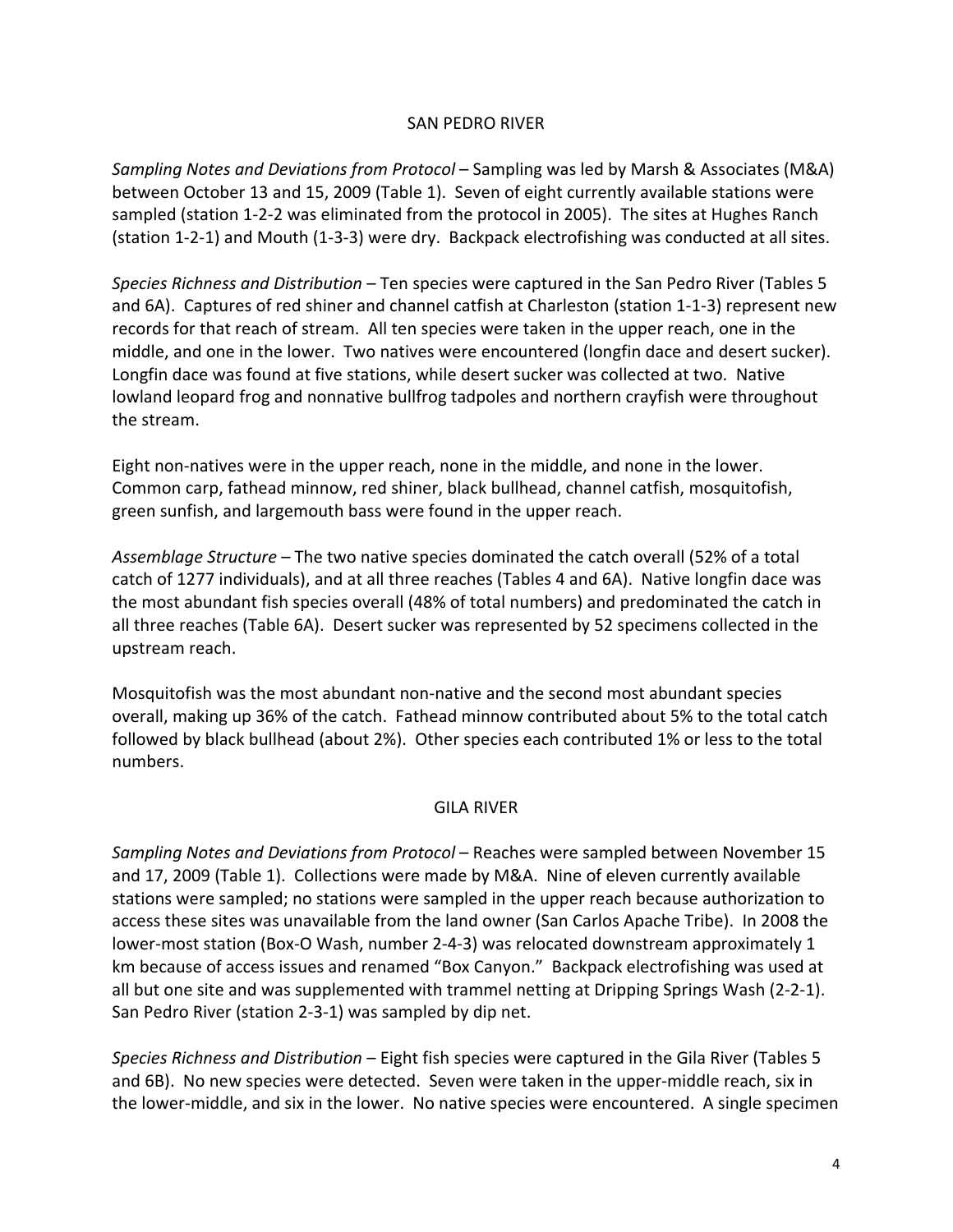of desert sucker captured in 2007 comprises the entirety of native fish catch for the Gila River in the past seven years (Marsh and Kesner 2007). Non‐native larval and adult bullfrog and northern crayfish were throughout the stream.

*Assemblage Structure* – Threadfin shad, red shiner, channel catfish, flathead catfish, and mosquitofish were found in all reaches. Common carp was in upper-middle and lower reaches, black crappie was in the upper‐middle, and green sunfish was in the lower‐middle reach. Mosquitofish was the most abundant species overall (53% of a total catch of 511 individuals) and was predominant in the upper‐middle and lower reaches. Red shiner was second in overall abundance ((29% of catch) and was predominant in the lower-middle reach. Channel catfish was third (9%), followed by flathead catfish (4%). Threadfin shad was 3%, common carp 2%, and black crappie and green sunfish each contributed less than 1% of total catch.

## SALT RIVER

*Sampling Notes and Deviations from Protocol* – Sampling was performed by M&A with assistance from Reclamation on December 18, 2009 (Table 1). The two upstream stations, Stewart Mountain Dam (3‐1‐1) and Goldfield Administrative Site (3‐1‐2, formerly Blue Point RS), could not be sampled because of atypically high flows. As was the case in 2008, presence of an occupied bald eagle *Haliaeetus leucocephalus* nest near the latter site could result in future access limitations. A boat‐mounted electrofisher and trammel nets were used to sample the lower station.

*Species Richness and Distribution* – Six fish species were taken from the Salt River (Table 5 and 6C). No new species were detected. Sonora sucker was the only native species encountered. Nonnative yellow bullhead, bluegill, green sunfish, largemouth bass, and blue tilapia also were captured.

*Assemblage Structure* – Total catch from the Salt River was 81 individuals. The native fish comprised about 3% of the total catch (Tables 4 and 6C). In previous years native longfin dace and desert sucker were also collected, but both were from stations that were not sampled in 2008 or 2009 (Marsh & Kesner 2007, 2008; Kesner & Marsh 2009). Nonnative largemouth bass was the most abundant species captured overall (86% of total catch), followed by bluegill (5%), native Sonora sucker (3%), and green sunfish (2%). One yellow bullhead and one blue tilapia were also captured each contributing about 1% to the total catch.

## CENTRAL ARIZONA PROJECT CANAL

*Sampling Notes and Deviations from Protocol* – All seven stations currently available were sampled by Reclamation with assistance from M&A; the upper reach from July 7 to 9, 2009 and the middle and lower reaches between November 10 and 13, 2009 (Table 1). Boat-mounted electrofishing, minnow trapping, trammel netting, and trot lining were conducted at all stations.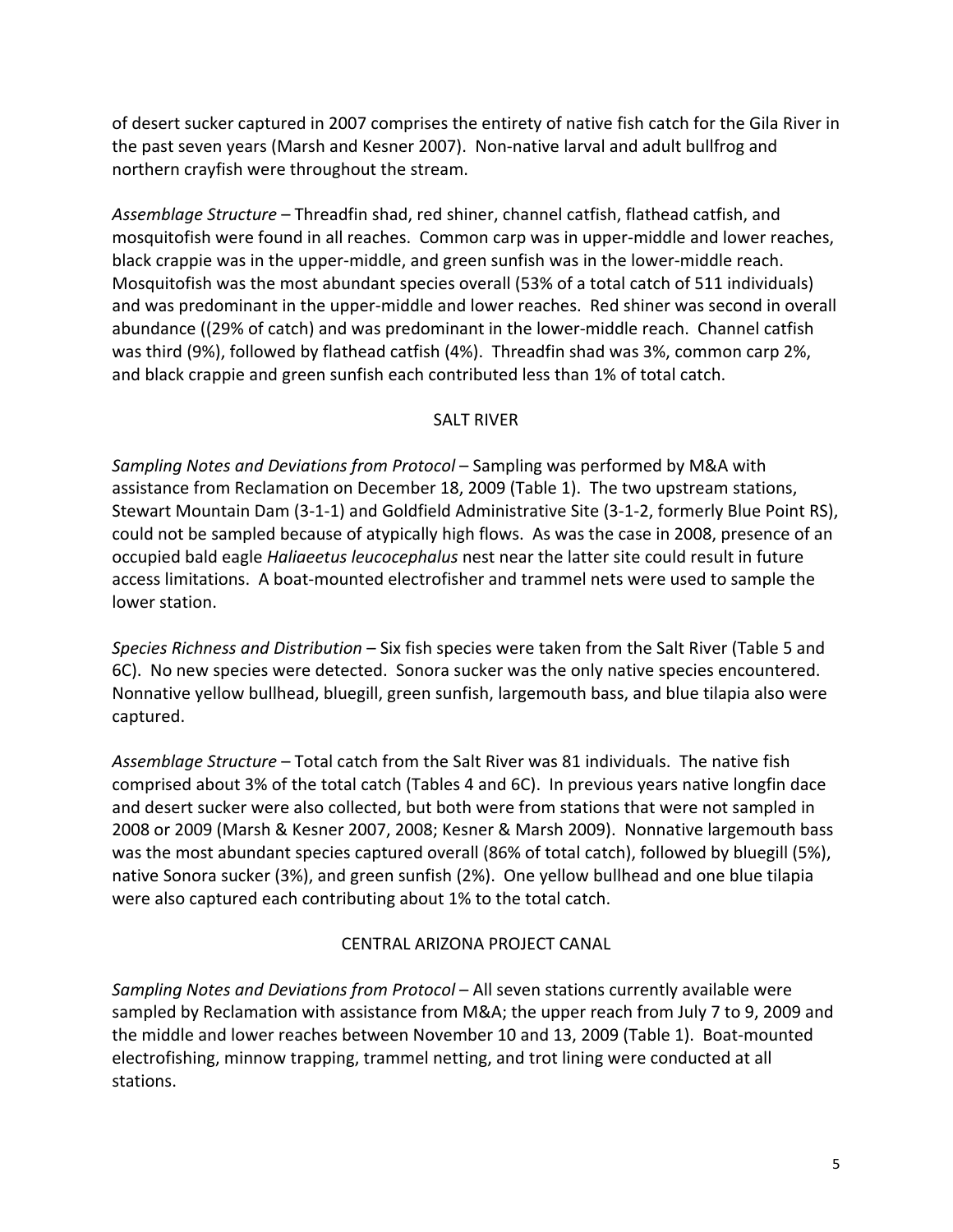*Species Richness and Distribution* – Nine taxa, all non‐native, were captured from the CAP Canal. No new species were detected. Six species were taken from the upper reach, five from the Salt‐Gila station (middle reach), and seven in the downstream reach (Tables 5 and 6D). Grass carp, common carp, and channel catfish were taken from all reaches. Striped bass was in middle and lower, and largemouth bass in upper and lower reaches. Four species each occurred in only one reach: bluegill and redear sunfish (lower), green sunfish (upper), and smallmouth bass (middle).

*Assemblage Structure* – Redear sunfish was the most abundant species overall (32% of total catch), followed by largemouth bass (24%) and striped bass (12%) in the sample of 271 individuals from the CAP Canal (Table 6D). Common carp and grass carp were 10% and 11% of total catch, respectively, channel catfish about 6%, bluegill 3%, and green sunfish about 1% of catch. A single smallmouth bass was captured in the middle reach.

Grass carp was the predominant species in the upper reach (31% of 55 individuals), followed by common carp (20%), channel catfish and striped bass (15 and 16%, respectively), largemouth bass (13%), and green sunfish (5%). Striped bass was the most abundant fish in the middle reach (76% of 21 individuals), grass carp (10%), and common carp, channel catfish, and smallmouth bass (5% each). Redear sunfish dominated the catch in the lower reach (46% of 195 individuals), followed by largemouth bass (29%), common carp (8%), grass carp (6%), and bluegill (5%). Striped bass was about 4%, channel catfish 3%, and bluegill less than 1% of the catch in the lower reach.

#### SRP SOUTH CANAL

*Sampling Notes and Deviations from Protocol* – Sampling was performed by M&A with assistance from Reclamation and SRP on November 30, 2009 (Table 1). The upper reach (station 5‐1‐1) above the electrical fish barrier was sampled during routine monitoring with bag and straight seines. Water operations did not provide an opportunity to sample the lower reach (stations downstream of the barrier). Subsamples of live roundtail chub, Sonora sucker, channel catfish, and largemouth bass were taken by J. Sorenson and D. Ward (AZGFD). There was an unverified report of Pacu *Colossoma* sp. from SRPs near canal mile 6, which if confirmed would represent the first record of this South American characid from the SRP canal system.

*Species Richness and Distribution* – Eleven species including three natives were captured from above the barrier on the SRPs Canal (Tables 4 and 5). No new species were detected. Native roundtail chub, desert sucker, and Sonora sucker, plus non‐native common carp, red shiner, channel catfish, flathead catfish, rainbow trout, mosquitofish, largemouth bass, and blue tilapia were encountered.

*Assemblage Structure* – Native fishes comprised 41% of the total catch (494 fish) above the fish barrier (Table 6E), and Sonora sucker, the most abundant species overall, accounted for 40% of the total. Native roundtail chub was about 1% and desert sucker less than 1% of the catch.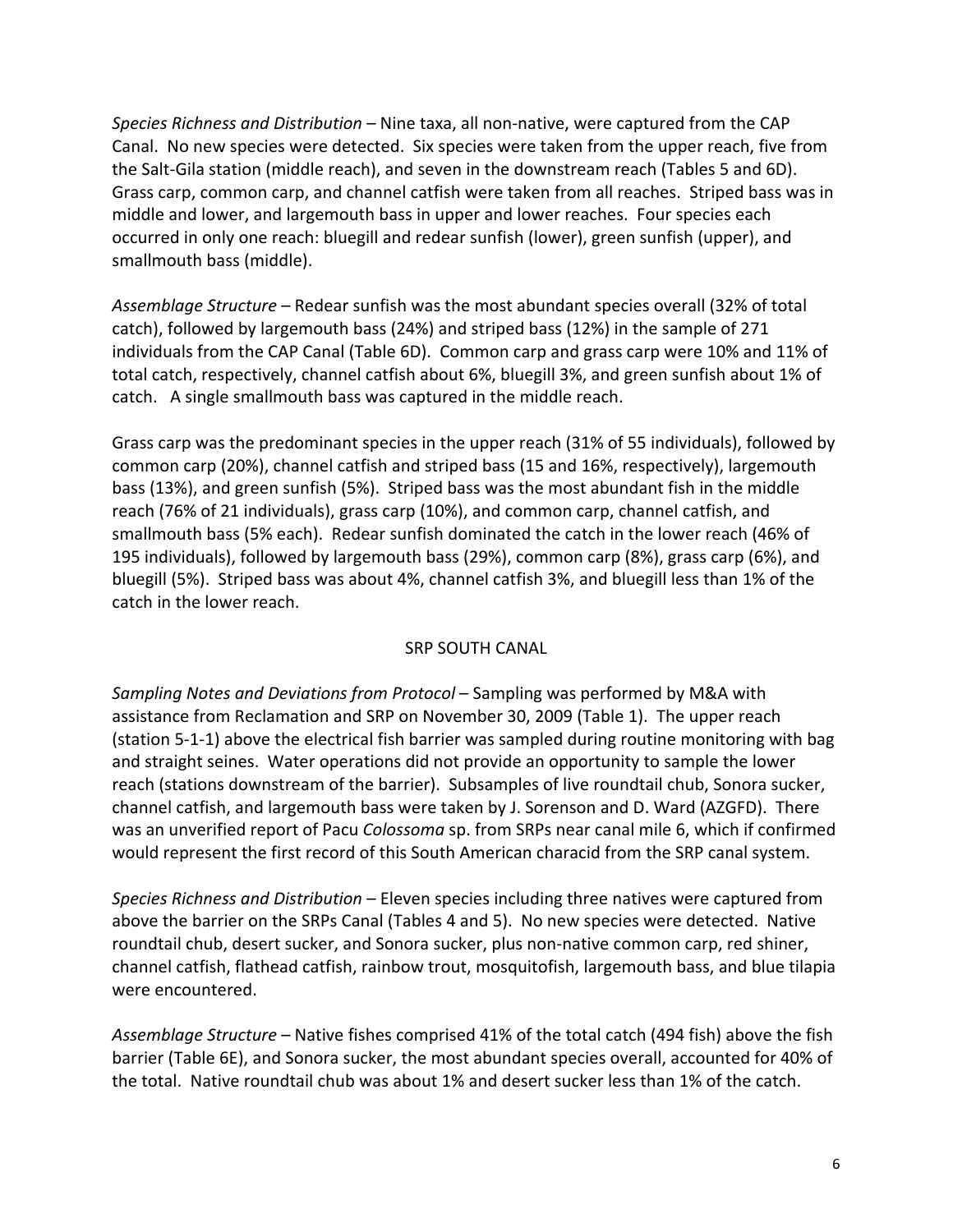Among non‐natives, red shiner was the most abundant and the second most common overall (32% of catch), followed by channel catfish (12%), largemouth bass (6%), common carp (5%), and flathead catfish (2%). Rainbow trout, mosquitofish, and blue tilapia each contributed 1% or less to the total catch.

## SRP NORTH (ARIZONA) CANAL

*Sampling Notes and Deviations from Protocol* – Sampling was performed by M&A with assistance from Reclamation and SRP on January 11, 2010 (Table 1). Two stations were sampled during routine monitoring: one above the electrical fish barrier and one below the fish barrier. The above barrier site was sampled with bag and straight seines. A boat-mounted electrofisher, experimental gill nets, and trammel nets were used to collect fishes below the barrier in the reach between the 101 (Pima) freeway and Indian Bend Wash, 14.5 miles downstream from Granite Reef Diversion Dam. Other stations were not sampled because there was no reach-wide outage that would have provided an opportunity to safely and effectively make collections.

*Species Richness and Distribution* – Twelve species, including two natives were captured from the SRPn Canal (Tables 4 and 5). No new species were detected. The canal was subdivided into two reaches: "above" (one station) and "below" (one station) the electrical fish barrier (Table 6F), although these reaches were not designated in the monitoring protocol (Clarkson 1996a). Eight species were taken above the electrical fish barrier and six were collected from below. Native Sonora sucker, plus non‐native channel catfish, green sunfish, and largemouth bass were collected above and below the barrier. Common carp, native roundtail chub, flathead catfish, bluegill, and blue tilapia were encountered above but not below the barrier, while grass carp, mosquitofish, and green sunfish were taken below but not above.

*Assemblage Structure* – Native fishes collectively comprised about 31% of the total number of 692 individuals taken from the SRPn Canal (Table 4). Non‐native red shiner was the predominant species overall (34% of total catch) followed by native Sonora sucker (31%). Native roundtail chub was less than 1% of the catch. Mosquitofish was the third most abundant species overall (15% of total catch), followed by channel catfish and largemouth bass (each 6%), and grass carp (5%). Common carp, flathead catfish, bluegill, green sunfish, and blue tilapia each comprised 1% or less of the total catch.

Above the fish barrier native Sonora sucker was the most abundant species captured (37% of 151 individuals), followed by non‐native channel catfish (27%), largemouth bass (21%), bluegill (5%) and flathead catfish (4%). Common carp and blue tilapia each were about 2% of the catch, and native roundtail chub was about 1% of the total catch above the barrier (Table 6F).

Below the fish barrier, nonnative red shiner was the dominant species (43% of 541 individuals captured), followed by native Sonora sucker (29%), and nonnative mosquitofish (19%). Grass carp comprised 7% of the catch and other species, channel catfish, green sunfish, and largemouth bass each was about 1% or less of total fish (Table 6F).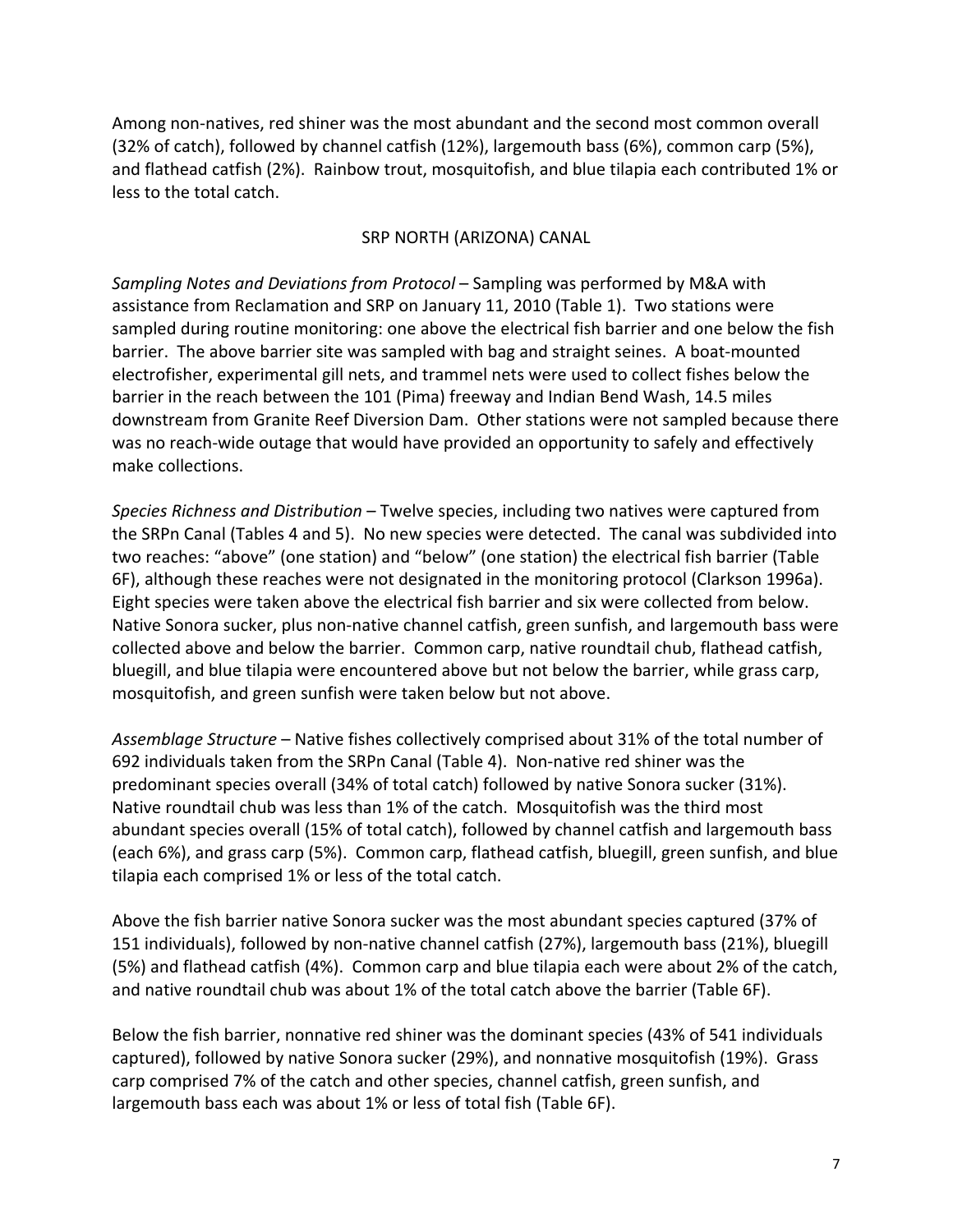#### FLORENCE‐CASA GRANDE CANAL

*Sampling Notes and Deviations from Protocol* – Sampling was performed by M&A with Reclamation assistance on October 25, 2009 (Table 1). Six stations were visited during routine monitoring: one immediately below the canal headworks at Ashurst‐Hayden Diversion Dam (above the electrical fish barrier located at China Wash), and five below China Wash barrier located 2.6 miles downstream from the diversion dam. Stations below the barrier were at China Wash, at the Kenilworth Road bridge 14.6 miles downstream from Ashurst‐Hayden, and at the Pima Lateral Canal (15.2 miles downstream). The station at the dam was sampled using a backpack electrofisher and a straight seine. Seepage through the turnout gates was minimal, the wetted channel was variably 1 to 5 m wide, mostly shallow with deepest pools ca. 1 m, and substrate was sandy‐gravel with some fines. China Wash was sampled using a straight seine, Kenilworth Road bridge with a backpack electrofisher, and the station at Pima Lateral was sampled with a straight seine. In addition to the four stations on the main FCG Canal, we sampled the Pima Lateral Canal with dip nets; the Pima Lateral Feeder Canal was dry.

*Species Richness and Distribution* – Six species were taken from the Florence‐Casa Grande Canal (Tables 4 and 5); none was native. Five species were collected above and six below the electric fish barrier at China Wash. Threadfin shad was the most abundant species overall (41% of a total catch of 306 individuals) and was the most abundant species only at China Wash; mosquitofish (28%) followed by channel catfish (24) were the next most numerous fishes. A single non-native, juvenile spiny softshell turtle was taken below the turnout at canal mile 0 and northern crayfish were common throughout.

*Assemblage Structure* – No native species were represented in the total sample of 306 individuals from the FCG Canal (Table 4). Above the electrical fish barrier, the catch was predominated by mosquitofish (61%) followed by threadfin shad (36%). Two red shiner (1%), and one each (<1%) channel catfish and flathead catfish also were captured. Below the electrical fish barrier, threadfin shad predominated (45%), followed by channel catfish (43%) and red shiner (8%). Two common carp (1%), four flathead catfish (2%), and a single mosquitofish (<1%) constituted the remainder of the catch below the barrier (Table 6G).

#### ARAVAIPA CREEK

*Sampling Notes and Deviations from Protocol* – Sampling was performed by Reclamation with M&A assistance on October 5, 2009 (Table 1). Two reaches were sampled during routine monitoring: one comprised of a single site between the constructed fish barriers and one below the lower barrier and comprised of the fixed, 200‐m standardized station plus a pool that periodically forms immediately downstream from the barrier apron. The reach above the barrier was sampled qualitatively by backpack electrofishing, and the pool site below the barrier was sampled qualitatively by trammel net. The 200‐m fixed station was sampled by backpack electrofishing. There were no deviations from standard protocol.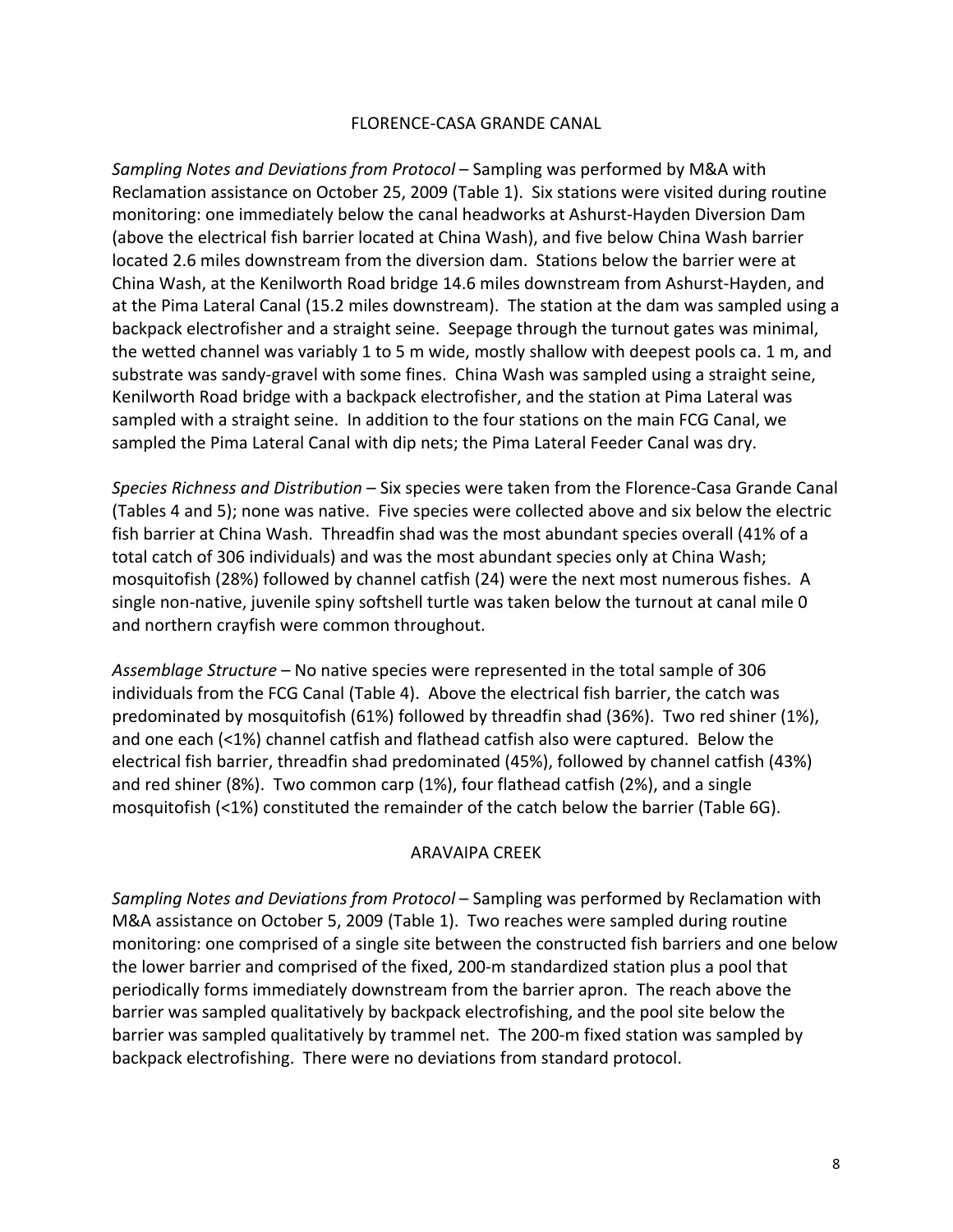*Species Richness and Distribution* – Seven species including native longfin dace, roundtail chub, desert sucker, and Sonora sucker, plus non-native red shiner, yellow bullhead, and mosquitofish were taken from Aravaipa Creek (Tables 4 and 5). Five species excluding the two suckers were above the barrier and all seven were below that structure. Longfin dace was the most abundant species overall and comprised 94% of the total catch of 1348 individuals (Table 6H), followed by mosquitofish (3%) and red shiner (2%); other species each were <1% of total catch. Lowland leopard frog adults were encountered in the reach downstream from the barrier.

*Assemblage Structure* – Only eight individuals were captured in qualitative sampling above the barrier: three longfin dace, two red shiner, and one each of roundtail chub, yellow bullhead, and mosquitofish (Table 6H). Below the barrier a single adult roundtail chub was captured from the pool site. The quantitative sample below the barrier was predominated by longfin dace (94% of 1339 fish, Table 6H), followed by mosquitofish (3%) and red shiner (2%). Other species were roundtail chub, desert sucker, Sonora sucker, and yellow bullhead, each of which contributed <1% to the total catch.

## CIENEGA CREEK

*Sampling Notes and Deviations from Protocol* – Sampling was performed by M&A on September 16, 2009 (Table 1). This was the third year of monitoring for this stream reach, which was added to the monitoring program in 2007. Two stations were sampled during routine monitoring: one at Head Cut and one at Three Bridges (see prior year reports for location data). Both stations were sampled using a backpack electrofisher and a straight seine; there were no deviations from standard protocol.

*Species Richness and Distribution* – Three species, native Gila chub, longfin dace, and Gila topminnow, were taken from Cienega Creek (Tables 4 and 5). Longfin dace and Gila topminnow were collected at both stations, while Gila chub was only collected from a pool upstream of the upper station. Two adult lowland leopard frog were encountered in the lower station.

*Assemblage Structure* – Native longfin dace dominated the catch overall (972 individuals, 94% of total catch), and at both up‐ and downstream stations (93% and 98% respectively). Gila topminnow made up most of the remainder of the catch except for a single adult Gila chub encountered in a pool at the upper station (Table 6I).

## RECOMMENDATIONS

The process of acquiring required authorization to access established stations should be initiated early in the sample year in attempt to ensure that all permissions are in hand when the field season begins. A suitable long‐term alternate to Gila River station 2‐4‐3 (Box‐O Wash) has been identified and evaluated to eliminate access issues; that new station is "Box Canyon." Presence of an occupied bald eagle nest near Salt River station 3‐1‐2 (Goldfield Administrative Site) could potentially limit future access at that location, so a suitable alternate site should be identified as a contingency.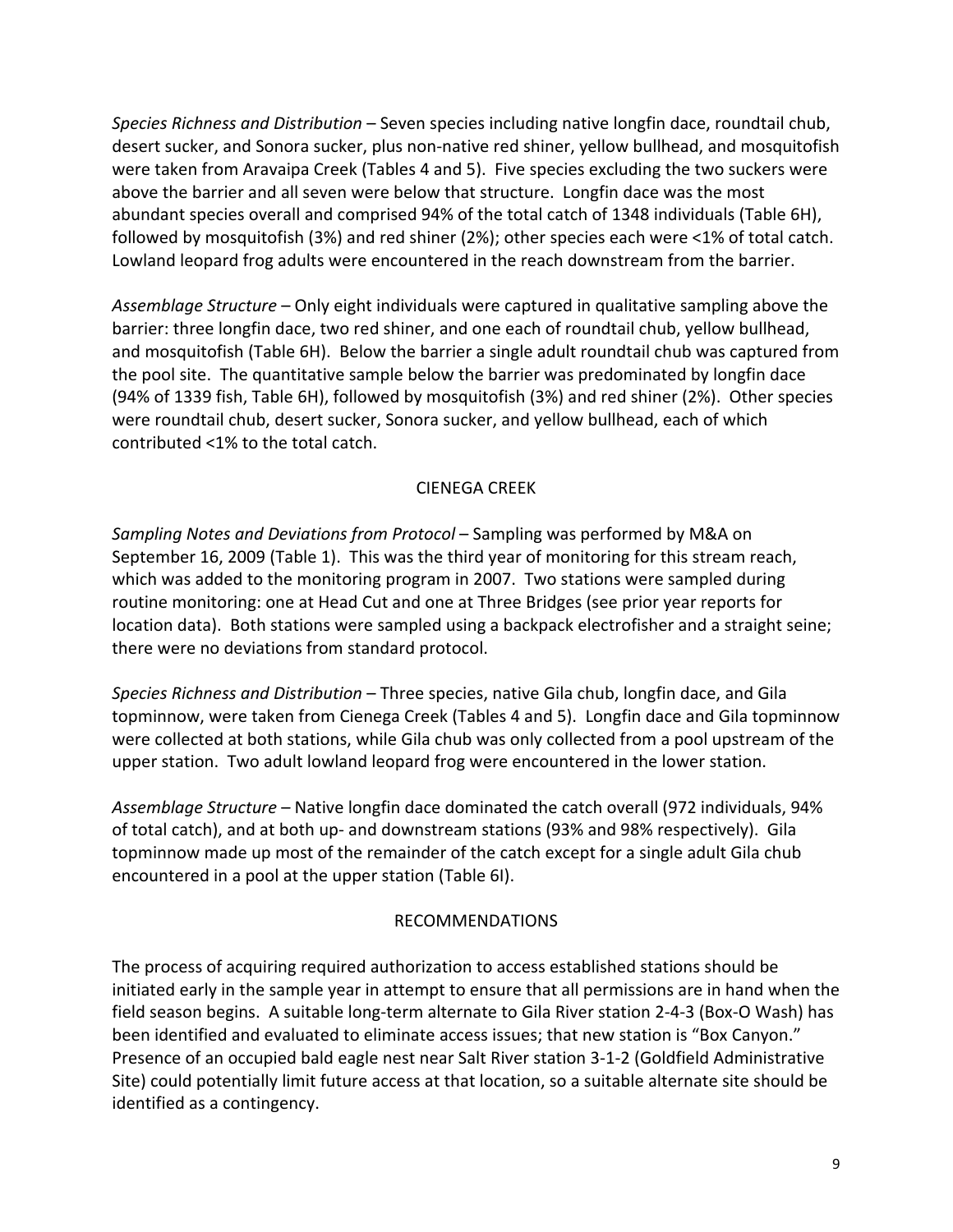### ACKNOWLEDGEMENTS

Participation in sampling of Robert W. Clarkson (Reclamation, Glendale AZ), Thomas E. Dowling and Melody Saltzgiver (Arizona State University, Tempe), Brian Moorhead (SRP, Phoenix), and Marcia Radtke (Bureau of Land Management [BLM}, Safford AZ) is gratefully acknowledged. Permission to access sites under their jurisdictions was extended by A‐Diamond Ranch, Kelvin; BLM, Safford; Central Arizona Water Conservation District, Phoenix; Copper Basin Railway, Hayden; ASARCO Corporation, Hayden; SRP, Phoenix; San Carlos Irrigation Project, Coolidge; and The Nature Conservancy, Tucson. Collections were under permit authority of U.S. Fish and Wildlife Service and the state of Arizona, and any voucher specimens are deposited in the collection of fishes, Arizona State University, Tempe.

### LITERATURE CITED

Clarkson, R.W. 1996a. Long‐term monitoring plan for fish populations in selected waters of the Gila River basin, Arizona. Revision 2. U.S. Bureau of Reclamation, Phoenix AZ. 26 pp + figures + appendices.

Clarkson, R.W. 1996b. Standard operating procedures. Field Manual. Canals. Long‐term monitoring plan for fish populations in selected waters of the Gila River basin, Arizona. U.S. Bureau of Reclamation, Phoenix AZ. 12 pp.

Clarkson, R.W. 1996c. Standard operating procedures. Field Manual. Rivers and streams. Long-term monitoring plan for fish populations in selected waters of the Gila River basin, Arizona. U.S. Bureau of Reclamation, Phoenix AZ. 19 pp.

Clarkson, R.W. 1998. Results of fish monitoring of selected waters of the Gila River basin, 1995‐1996. U.S. Bureau of Reclamation, Phoenix AZ. 30 pp.

Clarkson, R.W. 1999. Results of fish monitoring of selected waters of the Gila River basin, 1997. U.S. Bureau of Reclamation, Phoenix AZ. 14 pp.

Clarkson, R.W. 2001. Results of fish monitoring of selected waters of the Gila River basin, 1999. U.S. Bureau of Reclamation, Phoenix AZ. 16 pp.

Kesner, B.K. and P.C. Marsh. 2009. Summary of sample year 2008 fish surveys in behalf of a long-term monitoring plan for fish populations in selected waters of the Gila River basin, Arizona. Report, U.S. Bureau of Reclamation, Phoenix, Arizona, Agreement No. 04‐CS‐32‐0170, Chandler, Arizona. 25 pp.

Marsh, P.C. 1999. Summary of FY 1999 fish surveys in behalf of a long-term monitoring plan for fish populations in selected waters of the Gila River basin, Arizona. Report, U.S. Bureau of Reclamation, Phoenix, Arizona, Agreement No. 1425‐97‐FC‐32‐00780. Arizona State University, Tempe. 25 pp.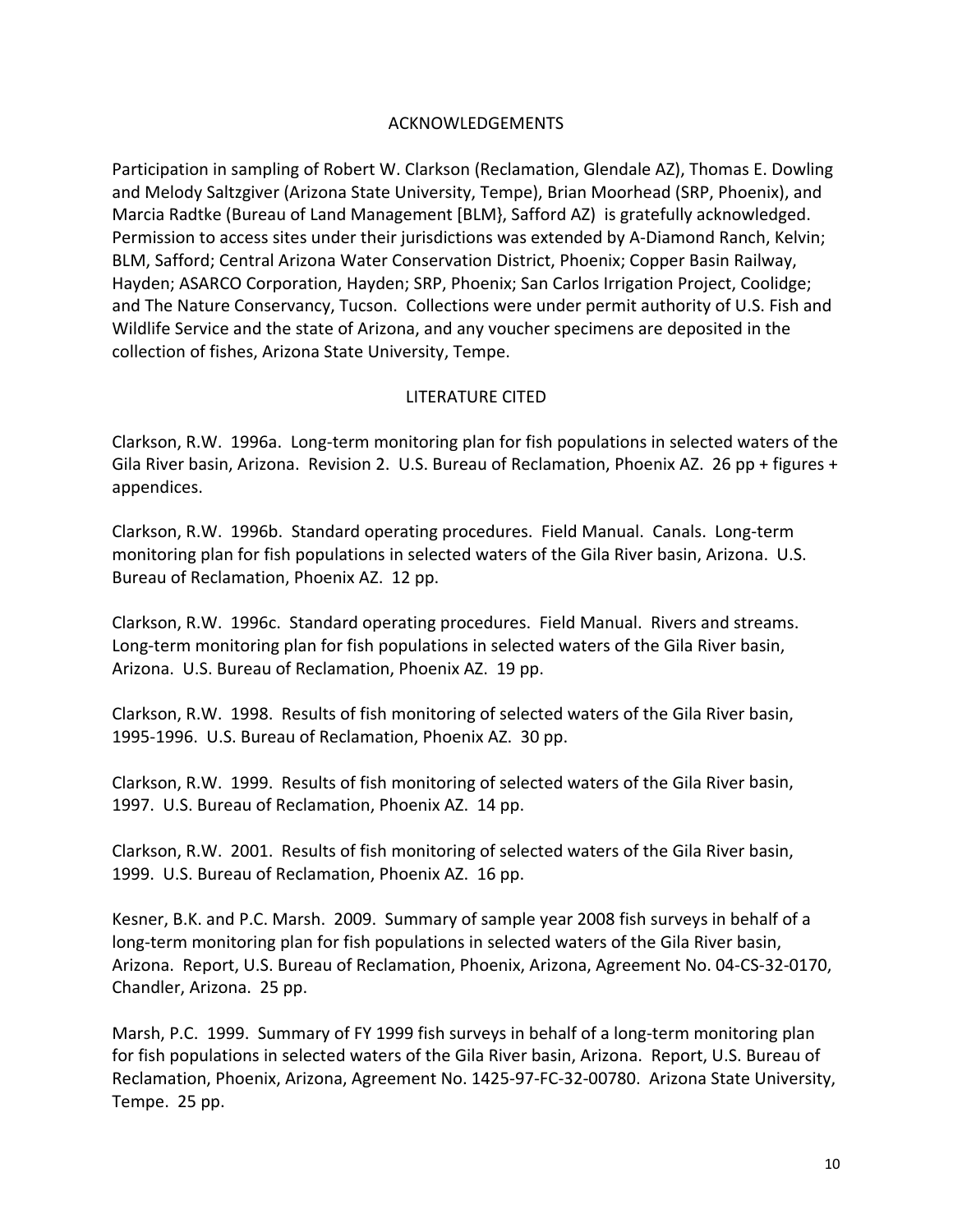Marsh, P.C. 2004a. Summary of sample year 2000 fish surveys in behalf of a long‐term monitoring plan for fish populations in selected waters of the Gila River basin, Arizona. Report, U.S. Bureau of Reclamation, Phoenix, Arizona, Agreement No. 01‐FC‐32‐0150, Chandler, Arizona. 24 pp.

Marsh, P.C. 2004b. Summary of sample year 2001 fish surveys in behalf of a long‐term monitoring plan for fish populations in selected waters of the Gila River basin, Arizona. Report, U.S. Bureau of Reclamation, Phoenix, Arizona, Agreement No. Agreement Number 01‐FC‐32‐ 0150, Chandler, Arizona. 21 pp.

Marsh, P.C. 2004c. Summary of sample year 2002 fish surveys in behalf of a long‐term monitoring plan for fish populations in selected waters of the Gila River basin, Arizona. Report, U.S. Bureau of Reclamation, Phoenix, Arizona, Agreement No. 01‐FC‐32‐0150, Chandler, Arizona. 23 pp.

Marsh, P.C., and B.R. Kesner. 2004. Statistical Analysis of Fish Population Monitoring Data for Selected Waters of the Gila River Basin, Arizona, for the Five‐year Period 1995‐1999. Report, U.S. Bureau of Reclamation, Phoenix, Arizona, Agreement No. 01‐FC‐32‐0150. Chandler, Arizona. 146 pp.

Marsh, P.C., and B.R. Kesner. 2005. Summary of sample year 2004 fish surveys in behalf of a long-term monitoring plan for fish populations in selected waters of the Gila River basin, Arizona. Report, U.S. Bureau of Reclamation, Phoenix, Arizona, Agreement No. 04‐CS‐32‐0170, Chandler, Arizona. 23 pp.

Marsh, P.C., and B.R. Kesner. 2006a. Summary of sample year 2005 fish surveys in behalf of a long-term monitoring plan for fish populations in selected waters of the Gila River basin, Arizona. Report, U.S. Bureau of Reclamation, Phoenix, Arizona, Agreement No. 04‐CS‐32‐0170, Chandler, Arizona. 24 pp.

Marsh, P.C., and B.R. Kesner. 2006b. Analysis of fish population monitoring data for selected waters of the Gila River basin, Arizona, for the Five‐year Period 2000‐2004.Report, U.S. Bureau of Reclamation, Phoenix, Arizona, Agreement No. 04‐CS‐32‐0170. Chandler, Arizona. 44 pp.

Marsh, P.C., and B.R. Kesner. 2007a. Summary of sample year 2003 fish surveys in behalf of a long-term monitoring plan for fish populations in selected waters of the Gila River basin, Arizona. Report, U.S. Bureau of Reclamation, Phoenix, Arizona, Agreement No. 04‐CS‐32‐0170, Chandler, Arizona. 21 pp.

Marsh, P.C., and B.R. Kesner. 2007b. Summary of sample year 2006 fish surveys in behalf of a long-term monitoring plan for fish populations in selected waters of the Gila River basin, Arizona. Report, U.S. Bureau of Reclamation, Phoenix, Arizona, Agreement No. 04‐CS‐32‐0170, Chandler, Arizona. 23 pp.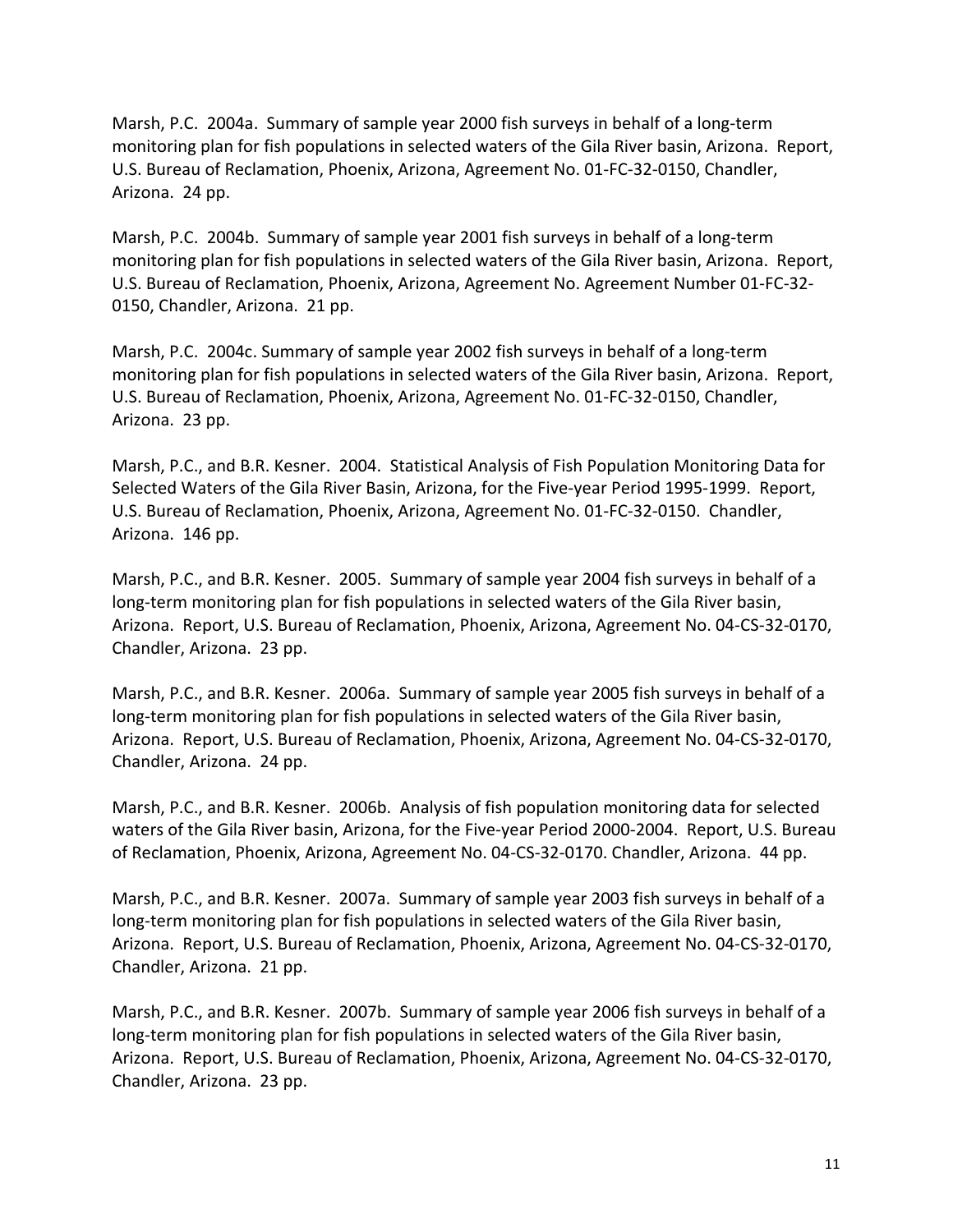Marsh, P.C., and B.R. Kesner. 2008. Summary of sample year 2007 fish surveys in behalf of a long-term monitoring plan for fish populations in selected waters of the Gila River basin, Arizona. Report, U.S. Bureau of Reclamation, Phoenix, Arizona, Agreement No. 04‐CS‐32‐0170, Chandler, Arizona. 26 pp.

Marsh, P.C., and W.L. Minckley. 1982. Fishes of the Phoenix metropolitan area in central Arizona. North American Journal of Fisheries Management 4:395‐402.

Mueller, G. 1996. Establishment of a fish community in the Hayden‐Rhodes and Salt‐Gila aqueducts, Arizona. North American Journal of Fisheries Management 16:795‐804.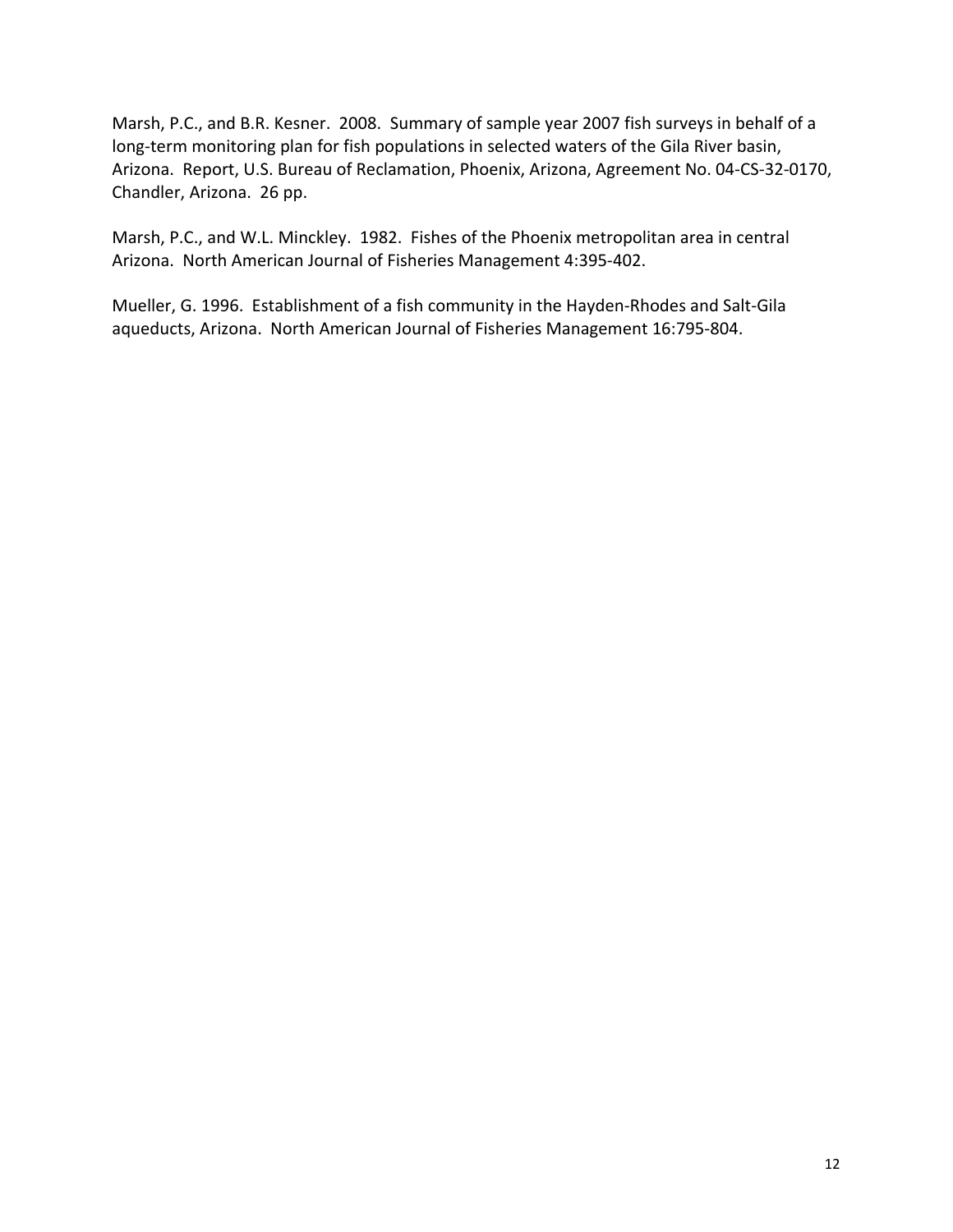Table 1. Stream, station, date, gear type, effort, and lead entity for sampling activities conducted in behalf of a long‐term monitoring plan for fish populations in selected waters of the Gila River basin, Arizona, for sample year 2009 (period July 7, 2009 to January 11, 2010). Stations are identified by 3‐digit numeric codes that respectively indicate stream or canal name, reach name, (1‐up to 4‐down‐stream), and station name (1‐3 for upper, middle, and lower) (see Clarkson 1996 a‐c). Where station location and name have changed from Clarkson 1996 a‐c, the corrected (new) name is given. Dates are given as month (01-12) day (01-31) and year (2009-2010). Gear codes, names, and acronyms by category are Entrapment/Entanglement: gill net (G), trammel net (T), hoop net (H), fyke net (F), trap net (TR), minnow trap (M), shock/gill net (SGN), shock/trammel net (STN), experimental gill net (EXPG); Seining: straight seine (SS), bag seine (BS), kick seine (KS), dip net (D); Angling: spin‐cast (SC), fly rod (FR), drop line (DL), trotline (TL); Electrofishing: backpack shocker (Bp), boat shocker (Ef), bank shocker (BKS); tote barge shocker (TB); and Miscellaneous: trammel net/drifted (TND), gill net/drifted (GND), electric seine (ES), dry station (DS) and visual observation (VO). Effort is given in seconds (electrofishing), hours (entrapment/entanglement and angling gears), and haul numbers (seining gears). CAP stations all are associated with pumping plants, which are named for each station, while FCG and SRP stations are given as approximate miles downstream from canal origin and a verbal location description.

| <b>Stream</b>          | <b>Station</b> |                         | Date       | Gear         | <b>Effort</b> | Lead               |
|------------------------|----------------|-------------------------|------------|--------------|---------------|--------------------|
| San Pedro River (SanP) | $1 - 1 - 1$    | Hereford                | 10 13 2009 | Bp           | 904.0         | Marsh & Associates |
|                        | $1 - 1 - 2$    | Lewis Springs           | 10 13 2009 | Bp           | 1081.0        | M&A                |
|                        | $1 - 1 - 3$    | Charleston              | 10 13 2009 | Bp           | 986.0         | M&A                |
|                        | $1 - 2 - 1$    | Hughes Ranch            | 10 14 2009 | DS           |               | M&A                |
|                        | $1 - 2 - 3$    | Three Links Farm        | 10 14 2009 | Bp           | 531.0         | M&A                |
|                        | $1 - 3 - 1$    | Aravaipa Creek          | 10 14 2009 | Bp           | 449.0         | <b>M&amp;A</b>     |
|                        | $1 - 3 - 2$    | Dudleyville             | 10 15 2009 | Bp           | 311.0         | <b>M&amp;A</b>     |
|                        | $1 - 3 - 3$    | Mouth                   | 10 15 2009 | DS           |               | <b>M&amp;A</b>     |
| Gila River (Gila)      | $2 - 2 - 1$    | Dripping Springs Wash   | 11 15 2009 | Bp           | 790.0         | M&A                |
|                        | $2 - 2 - 1$    | Dripping Springs Wash   | 11 15 2009 | T.           | 3.0           | M&A                |
|                        | $2 - 2 - 2$    | Christmas               | 11 15 2009 | Bp           | 883.0         | M&A                |
|                        | $2 - 2 - 3$    | O'Carroll Canyon        | 11 15 2009 | Bp           | 612.0         | M&A                |
|                        | $2 - 3 - 1$    | San Pedro River         | 11 15 2009 | D            | 40.0          | M&A                |
|                        | $2 - 3 - 2$    | Kearny                  | 11 15 2009 | Bp           | 719.0         | M&A                |
|                        | $2 - 3 - 3$    | Kelvin                  | 11 16 2009 | Bp           | 553.0         | M&A                |
|                        | $2 - 4 - 1$    | A Diamond Ranch         | 11 16 2009 | Bp           | 794.0         | M&A                |
|                        | $2 - 4 - 2$    | Cochran                 | 11 16 2009 | Bp           | 545.0         | M&A                |
|                        | $2 - 4 - 3$    | <b>Box Canyon</b>       | 11 17 2009 | Bp           | 764.0         | M&A                |
| Salt River (Salt)      | $3 - 1 - 3$    | <b>Granite Reef Dam</b> | 12 18 2009 | Ef           | 1190.0        | M&A                |
|                        | $3 - 1 - 3$    | Granite Reef Dam        | 12 18 2009 | T            | 3.5           | <b>M&amp;A</b>     |
| CAP Canal (CAP)        | $4 - 1 - 1$    | <b>Bouse Hills</b>      | 077 2009   | Ef           | 893.0         | Reclamation        |
|                        | $4 - 1 - 1$    | <b>Bouse Hills</b>      | 077 2009   | M            | 58.0          | Reclamation        |
|                        | $4 - 1 - 1$    | <b>Bouse Hills</b>      | 077 2009   | $\mathsf T$  | 130.5         | Reclamation        |
|                        | $4 - 1 - 1$    | <b>Bouse Hills</b>      | 07 7 2009  | <b>TL</b>    | 275.5         | Reclamation        |
|                        | $4 - 1 - 2$    | Little Harquahala       | 078 2009   | Ef           | 764.0         | Reclamation        |
|                        | $4 - 1 - 2$    | Little Harquahala       | 078 2009   | м            | 60.0          | Reclamation        |
|                        | $4 - 1 - 2$    | Little Harquahala       | 078 2009   | $\mathsf{T}$ | 130.9         | Reclamation        |
|                        | $4 - 1 - 2$    | Little Harquahala       | 078 2009   | <b>TL</b>    | 285.0         | Reclamation        |
|                        | $4 - 1 - 2$    | Little Harquahala       | 079 2009   | $\mathsf{T}$ | 14.4          | Reclamation        |
|                        | $4 - 1 - 3$    | Hassayampa              | 079 2009   | Ef           | 666.0         | Reclamation        |
|                        | $4 - 1 - 3$    | Hassayampa              | 079 2009   | M            | 58.0          | Reclamation        |
|                        | $4 - 1 - 3$    | Hassayampa              | 079 2009   | T.           | 112.3         | Reclamation        |
|                        | $4 - 1 - 3$    | Hassayampa              | 079 2009   | <b>TL</b>    | 277.1         | Reclamation        |
|                        | $4 - 2 - 1$    | Salt-Gila               | 11 13 2009 | Ef           | 758.0         | Reclamation        |
|                        | $4 - 2 - 1$    | Salt-Gila               | 11 13 2009 | M            | 60.0          | Reclamation        |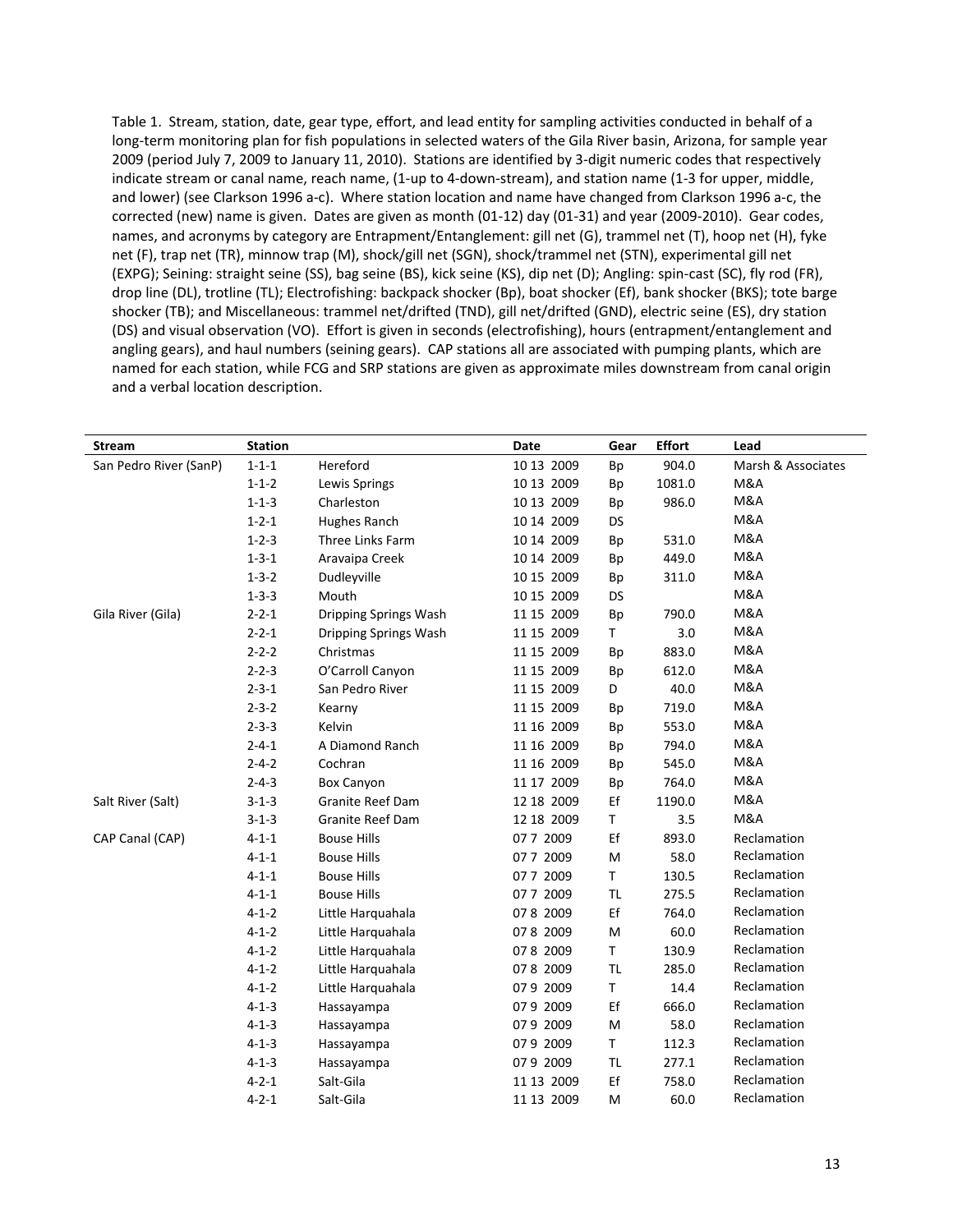#### Table 1. Continued

| <b>Stream</b>          | <b>Station</b> |                                | Date       | Gear         | <b>Effort</b> | Lead        |
|------------------------|----------------|--------------------------------|------------|--------------|---------------|-------------|
| CAP Canal (CAP)        | $4 - 2 - 1$    | Salt-Gila                      | 11 13 2009 | T            | 146.0         | Reclamation |
|                        | $4 - 3 - 1$    | <b>Brady</b>                   | 11 12 2009 | Ef           | 552.0         | Reclamation |
|                        | $4 - 3 - 1$    | <b>Brady</b>                   | 11 12 2009 | M            | 60.0          | Reclamation |
|                        | $4 - 3 - 1$    | <b>Brady</b>                   | 11 12 2009 | T            | 134.6         | Reclamation |
|                        | $4 - 3 - 1$    | <b>Brady</b>                   | 11 12 2009 | TL           | 323.0         | Reclamation |
|                        | $4 - 3 - 2$    | <b>Red Rock</b>                | 11 11 2009 | Ef           | 540.0         | Reclamation |
|                        | $4 - 3 - 2$    | <b>Red Rock</b>                | 11 11 2009 | M            | 64.0          | Reclamation |
|                        | $4 - 3 - 2$    | <b>Red Rock</b>                | 11 11 2009 | T.           | 129.1         | Reclamation |
|                        | $4 - 3 - 2$    | <b>Red Rock</b>                | 11 11 2009 | <b>TL</b>    | 304.0         | Reclamation |
|                        | $4 - 3 - 3$    | San Xavier                     | 11 10 2009 | Ef           | 746.0         | Reclamation |
|                        | $4 - 3 - 3$    | San Xavier                     | 11 10 2009 | M            | 60.5          | Reclamation |
|                        | $4 - 3 - 3$    | San Xavier                     | 11 10 2009 | $\mathsf{T}$ | 139.4         | Reclamation |
|                        | $4 - 3 - 3$    | San Xavier                     | 11 10 2009 | <b>TL</b>    | 346.8         | Reclamation |
| SRP South Canal (SRPs) | $5 - 1 - 1$    | 0.0 Above fish barrier         | 11 30 2009 | <b>BS</b>    | 3.0           | M&A         |
|                        | $5 - 1 - 1$    | 0.0 Above fish barrier         | 11 30 2009 | SS           | 3.0           | M&A         |
| SRP North Canal (SRPn) | $6 - 1 - 0$    | 0.0 Above fish barrier         | 01 11 2010 | BS           | 5.0           | M&A         |
|                        | $6 - 1 - 0$    | 0.0 Above fish barrier         | 01 11 2010 | SS           | 2.0           | M&A         |
|                        | $6 - 2 - 14.5$ | 14.5 Indian Bend Wash          | 01 11 2010 | Ef           | 1633.0        | M&A         |
|                        | $6 - 2 - 14.5$ | 14.5 Indian Bend Wash          | 01 11 2010 | <b>EXPG</b>  | 1.7           | M&A         |
|                        | $6 - 2 - 14.5$ | 14.5 Indian Bend Wash          | 01 11 2010 | Τ            | 3.7           | M&A         |
| FCG Canal (FCG)        | $7 - 1 - 0$    | 0.0 Below diversion dam        | 10 25 2009 | Bp           | 266.0         | M&A         |
|                        | $7 - 2 - 14.6$ | 14.6 Kenilworth Road bridge    | 10 25 2009 | Bp           | 171.0         | M&A         |
|                        | $7 - 2 - 15.2$ | 15.2 FCG at Pima Lateral       | 10 25 2009 | SS           | 5.0           | M&A         |
|                        | $7 - 2 - 15.3$ | 15.3 Pima Lateral Canal        | 10 25 2009 | D            | 5.0           | M&A         |
|                        | $7 - 2 - 15.4$ | 15.4 Pima Lateral Feeder Canal | 10 25 2009 | DS           |               | M&A         |
|                        | $7 - 2 - 2.6$  | 2.6 Below China Wash           | 10 25 2009 | SS           | 9.0           | M&A         |
| Aravaipa Creek (Arav)  | $8 - 1 - 1$    | Above barrier                  | 10 5 2009  | Bp           | 34.0          | M&A         |
|                        | $8 - 2 - 1$    | <b>Below barrier</b>           | 10 5 2009  | Bp           | 1159.0        | M&A         |
| Cienega Creek (Cien)   | $9 - 1 - 1$    | Head-Cut                       | 09 16 2009 | Bp           | 361.0         | M&A         |
|                        | $9 - 1 - 1$    | Head-Cut                       | 09 16 2009 | SS           | 2.0           | M&A         |
|                        | $9 - 1 - 2$    | 3 Bridges                      | 09 16 2009 | Bp           | 597.0         | M&A         |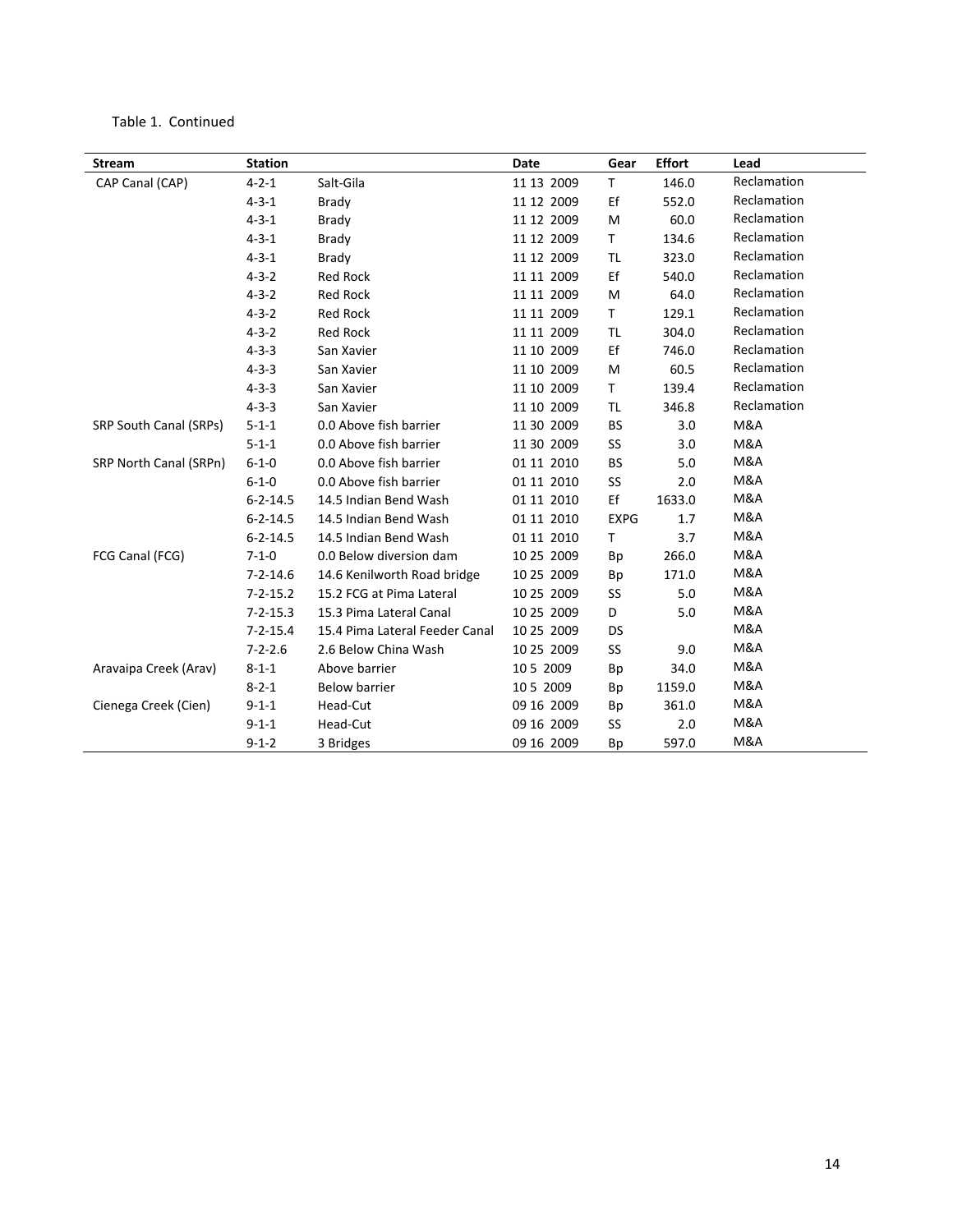Table 2. Common and scientific names and four‐letter species codes of fishes and other aquatic vertebrates encountered during routine monitoring of waters in the Gila River basin, Arizona.

| <b>Common Name</b>             | <b>Species Name</b>                          | <b>Species Code</b> |
|--------------------------------|----------------------------------------------|---------------------|
| Threadfin shad                 | Dorosoma petenense                           | <b>DOPE</b>         |
| Bigmouth buffalo               | Ictiobus cyprinella                          | <b>ICCY</b>         |
| <b>Black buffalo</b>           | Ictiobus niger                               | <b>ICNI</b>         |
| Common carp                    | Cyprinus carpio                              | <b>CYCA</b>         |
| Fathead minnow                 | Pimephales promelas                          | <b>PIPR</b>         |
| Gila chub                      | Gila intermedia                              | <b>GIIN</b>         |
| Goldfish                       | Carassius auratus                            | CAAU                |
| Grass carp                     | Ctenopharyngodon idella                      | <b>CTID</b>         |
| Loach minnow                   | Tiaroga cobitis                              | <b>TICO</b>         |
| Longfin dace                   | Agosia chrysogaster                          | <b>AGCH</b>         |
| Red shiner                     | Cyprinella lutrensis                         | <b>CYLU</b>         |
| Roundtail chub                 | Gila robusta                                 | <b>GIRO</b>         |
| Speckled dace                  | Rhinichthys osculus                          | <b>RHOS</b>         |
| Desert sucker                  | Pantosteus clarki                            | <b>PACL</b>         |
| Hybrid sucker                  | Pantosteus X Catostomus                      | <b>HYBR</b>         |
| Sonora sucker                  | Catostomus insignis                          | <b>CAIN</b>         |
| Pacu                           | Colossoma sp                                 | COLO                |
| <b>Black bullhead</b>          | Ameiurus melas                               | <b>AMME</b>         |
| Channel catfish                | Ictalurus punctatus                          | <b>ICPU</b>         |
| <b>Flathead catfish</b>        | Pylodictis olivaris                          | <b>PYOL</b>         |
| Yellow bullhead                | Ameiurus natalis                             | <b>AMNA</b>         |
| Rainbow trout                  | Oncorhynchus mykiss                          | <b>ONMY</b>         |
| Gila topminnow                 | Poeciliopsis occidentalis                    | POOC                |
| Mosquitofish                   | Gambusia affinis                             | <b>GAAF</b>         |
| Sailfin molly                  | Poecilia latipinna                           | POLA                |
| <b>Striped bass</b>            | Morone saxatilis                             | <b>MOSA</b>         |
| White bass                     | Morone chrysops                              | <b>MOCH</b>         |
| <b>Yellow bass</b>             | Morone mississippiensis                      | <b>MOMI</b>         |
| <b>Black crappie</b>           | Pomoxis nigromaculatus                       | <b>PONI</b>         |
| Bluegill                       | Lepomis macrochirus                          | LEMA                |
| Green sunfish                  | Lepomis cyanellus                            | <b>LECY</b>         |
| Largemouth bass                | Micropterus salmoides                        | <b>MISA</b>         |
| Redear sunfish                 | Lepomis microlophus                          | LEMI                |
| Smallmouth bass                | Micropterus dolomieui                        | <b>MIDO</b>         |
| Undetermined or hybrid sunfish | Lepomis?                                     | <b>LEPO</b>         |
| Walleye                        | Sander vitreus (Stizostedion vitreum)        | <b>STVI</b>         |
| Walleye                        | Sander vitreus (Stizostedion vitreum)        | SAVI                |
| Yellow perch                   | Perca flavescens                             | PEFL                |
| Blue tilapia                   | Oreochromis aureus (Tilapia aurea)           | TIAU                |
| Blue tilapia                   | Oreochromis aureus (Tilapia aurea)           | ORAU                |
| Mozambique tilapia             | Oreochromis mossambicus (Tilapia mossambica) | <b>TIMO</b>         |
| Mozambique tilapia             | Oreochromis mossambicus (Tilapia mossambica) | ORMO                |
| Redbelly tilapia               | Tilapia zilli                                | TIZI                |
| Undetermined cichlid           | Tilapia ?                                    | <b>TILA</b>         |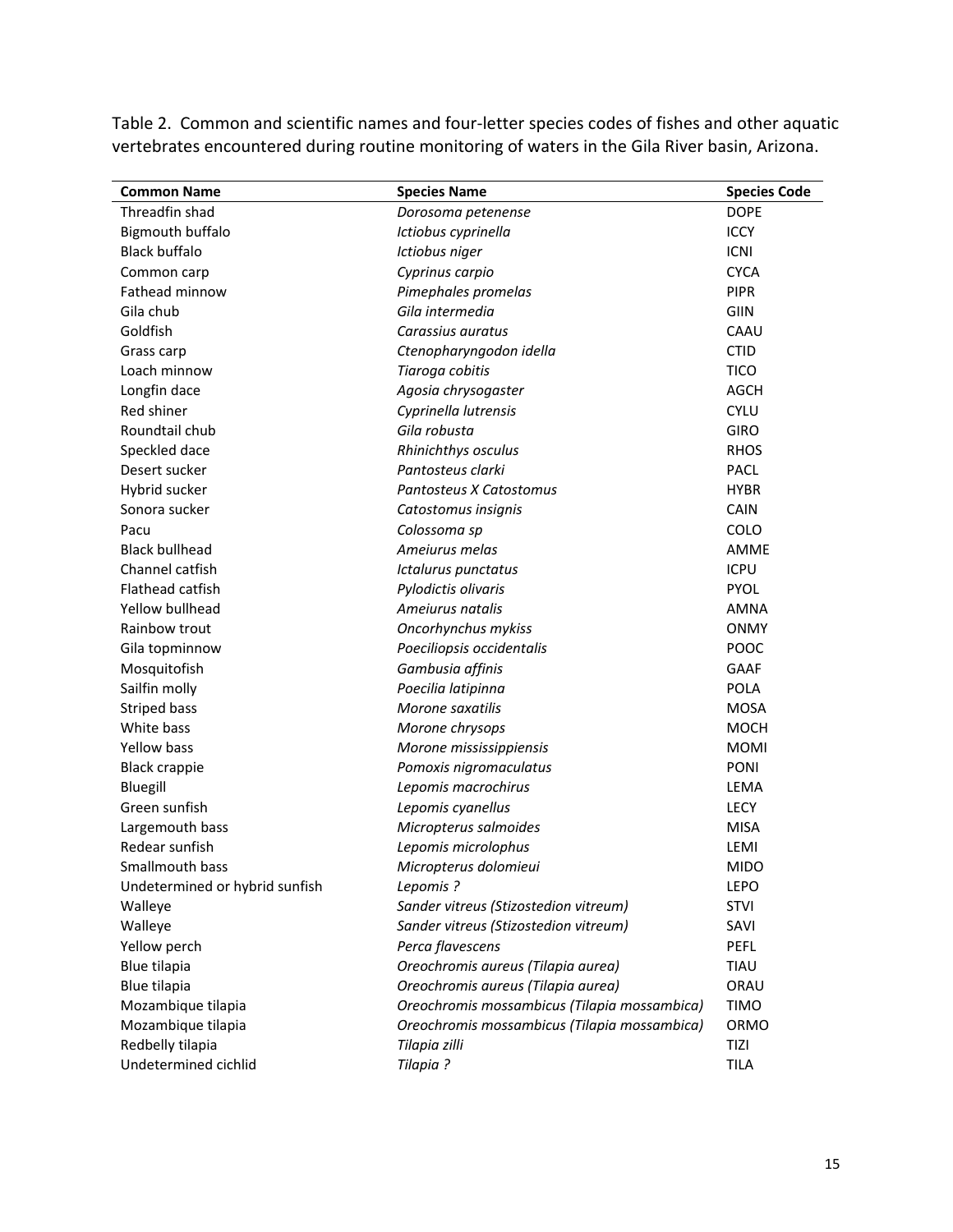# Table 2. Continued.

| <b>Common Name</b>     | <b>Species Name</b>                         | <b>Species Code</b> |
|------------------------|---------------------------------------------|---------------------|
| American bullfrog      | Lithobates catesbeianus (Rana catesbeiana)  | <b>RACA</b>         |
| American bullfrog      | Lithobates catesbeianus (Rana catesbeiana)  | <b>LICA</b>         |
| Lowland leopard frog   | Lithobates yavapaiensis (Rana yavapaiensis) | <b>RAYA</b>         |
| Lowland leopard frog   | Lithobates yavapaiensis (Rana yavapaiensis) | <b>LIYA</b>         |
| No fish caught         | No fish caught                              | 0000                |
| Sonora mud turtle      | Kinosternon sonoriense                      | KISO                |
| Spiny softshell turtle | Apalone spinifera (Trionyx spinifera)       | <b>TRSP</b>         |
| Spiny softshell turtle | Apalone spinifera (Trionyx spinifera)       | APSP                |
| Undetermined frog      | Lithobates ? (Rana ?)                       | <b>LITH</b>         |
| Undetermined frog      | Lithobates ? (Rana ?)                       | <b>RANA</b>         |
| Unknown fish species   | Unknown fish species                        | <b>FISH</b>         |
| Unknown species        | Unknown species                             | <b>UNKN</b>         |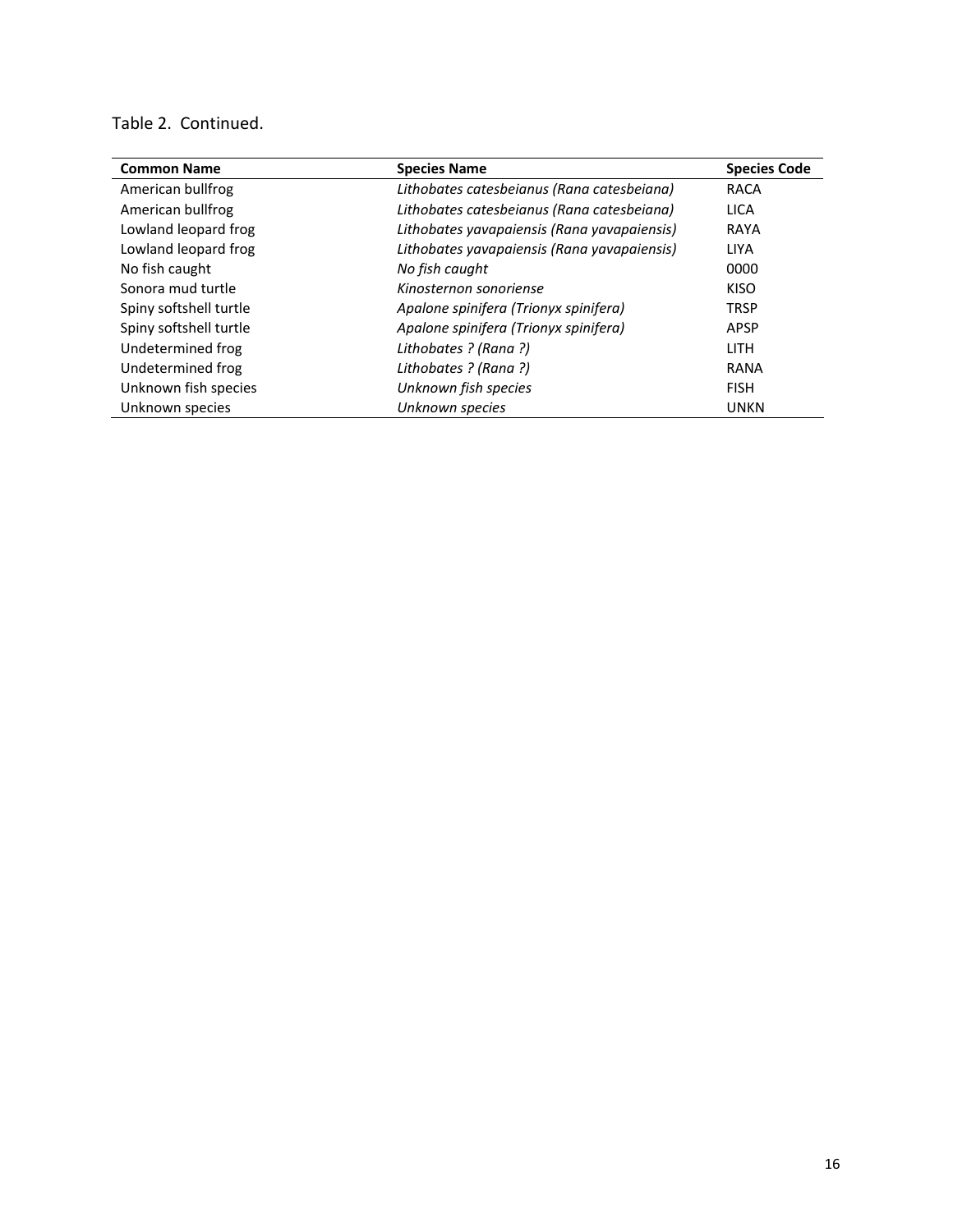| <b>Species</b>              | <b>SanP</b>    | Gila         | Salt         | <b>CAP</b> | <b>SRPs</b>  | <b>SRPn</b>    | <b>FCG</b> | Arav                    | Cien                    | <b>Combined</b><br>sites |
|-----------------------------|----------------|--------------|--------------|------------|--------------|----------------|------------|-------------------------|-------------------------|--------------------------|
| Threadfin shad              | O              | X            | O            | O          | $\circ$      | O              | X          | O                       | O                       | X                        |
| Common carp                 | Χ              | X            | O            | Χ          | X            | Χ              | X          | O                       | O                       | X                        |
| Fathead minnow              | Χ              | O            | O            | O          | $\circ$      | O              | O          | O                       | O                       | X                        |
| Gila chub*                  | O              | O            | O            | O          | O            | O              | O          | O                       | Χ                       | Χ                        |
| Grass carp                  | O              | O            | O            | X          | O            | Χ              | O          | O                       | O                       | Χ                        |
| Longfin dace*               | Χ              | O            | O            | O          | $\circ$      | $\circ$        | O          | Χ                       | Χ                       | X                        |
| Red shiner                  | Χ              | Χ            | O            | O          | Χ            | Χ              | Χ          | Χ                       | O                       | X                        |
| Roundtail chub*             | O              | O            | O            | O          | X            | Χ              | O          | Χ                       | O                       | X                        |
| Desert sucker*              | Χ              | O            | O            | O          | X            | O              | O          | Χ                       | O                       | X                        |
| Sonora sucker*              | O              | O            | Χ            | O          | X            | Χ              | O          | Χ                       | O                       | X                        |
| <b>Black bullhead</b>       | X              | $\mathsf{O}$ | O            | O          | $\mathsf{O}$ | $\circ$        | O          | O                       | $\mathsf{O}$            | X                        |
| Channel catfish             | X              | X            | O            | X          | X            | Χ              | X          | O                       | O                       | Χ                        |
| Flathead catfish            | O              | X            | O            | O          | Χ            | Χ              | X          | O                       | O                       | X                        |
| Yellow bullhead             | O              | O            | Χ            | O          | O            | O              | O          | Χ                       | O                       | X                        |
| Rainbow trout               | O              | O            | O            | O          | X            | O              | O          | O                       | O                       | X                        |
| Gila topminnow*             | O              | O            | O            | O          | $\circ$      | $\mathsf{O}$   | O          | O                       | Χ                       | X                        |
| Mosquitofish                | X              | X            | O            | O          | X            | Χ              | X          | Χ                       | O                       | X                        |
| <b>Striped bass</b>         | O              | O            | O            | X          | O            | O              | O          | O                       | O                       | X                        |
| <b>Black crappie</b>        | O              | X            | O            | O          | $\circ$      | $\circ$        | O          | O                       | O                       | X                        |
| Bluegill                    | O              | O            | Χ            | X          | O            | X              | O          | O                       | O                       | Χ                        |
| Green sunfish               | Χ              | X            | Χ            | Χ          | O            | Χ              | O          | O                       | O                       | Χ                        |
| Largemouth bass             | Χ              | $\circ$      | Χ            | Χ          | Χ            | Χ              | 0          | O                       | O                       | Χ                        |
| Redear sunfish              | O              | $\mathsf O$  | $\mathsf O$  | X          | $\mathsf O$  | $\mathsf O$    | O          | $\mathsf O$             | $\mathsf O$             | X                        |
| Smallmouth bass             | O              | O            | O            | X          | O            | O              | O          | O                       | O                       | X                        |
| Blue tilapia                | O              | O            | Χ            | O          | Χ            | X              | O          | O                       | O                       | X                        |
| <b>Total species (taxa)</b> | 10             | 8            | 6            | 9          | 11           | 12             | 6          | $\overline{\mathbf{z}}$ | $\overline{\mathbf{3}}$ | 25                       |
| Native                      | $\overline{2}$ | $\mathbf 0$  | $\mathbf{1}$ | $\pmb{0}$  | 3            | $\overline{2}$ | $\pmb{0}$  | 4                       | 3                       | 6                        |
| Non-native                  | 8              | 8            | 5            | 9          | 8            | 10             | 6          | 3                       | $\pmb{0}$               | 19                       |
| Percent native              | 20             | 0            | 17           | $\pmb{0}$  | 27           | 17             | 0          | 57                      | 100                     | 24                       |

TABLE 3. Occurrence of fish species captured during sampling activities conducted in behalf a long‐term monitoring plan for fish populations in selected waters of the Gila River basin, Arizona, during sample year 2009 (period July 7, 2009 to January 11, 2010). Native fishes indicated by asterisks. Abbreviations as in Table 1.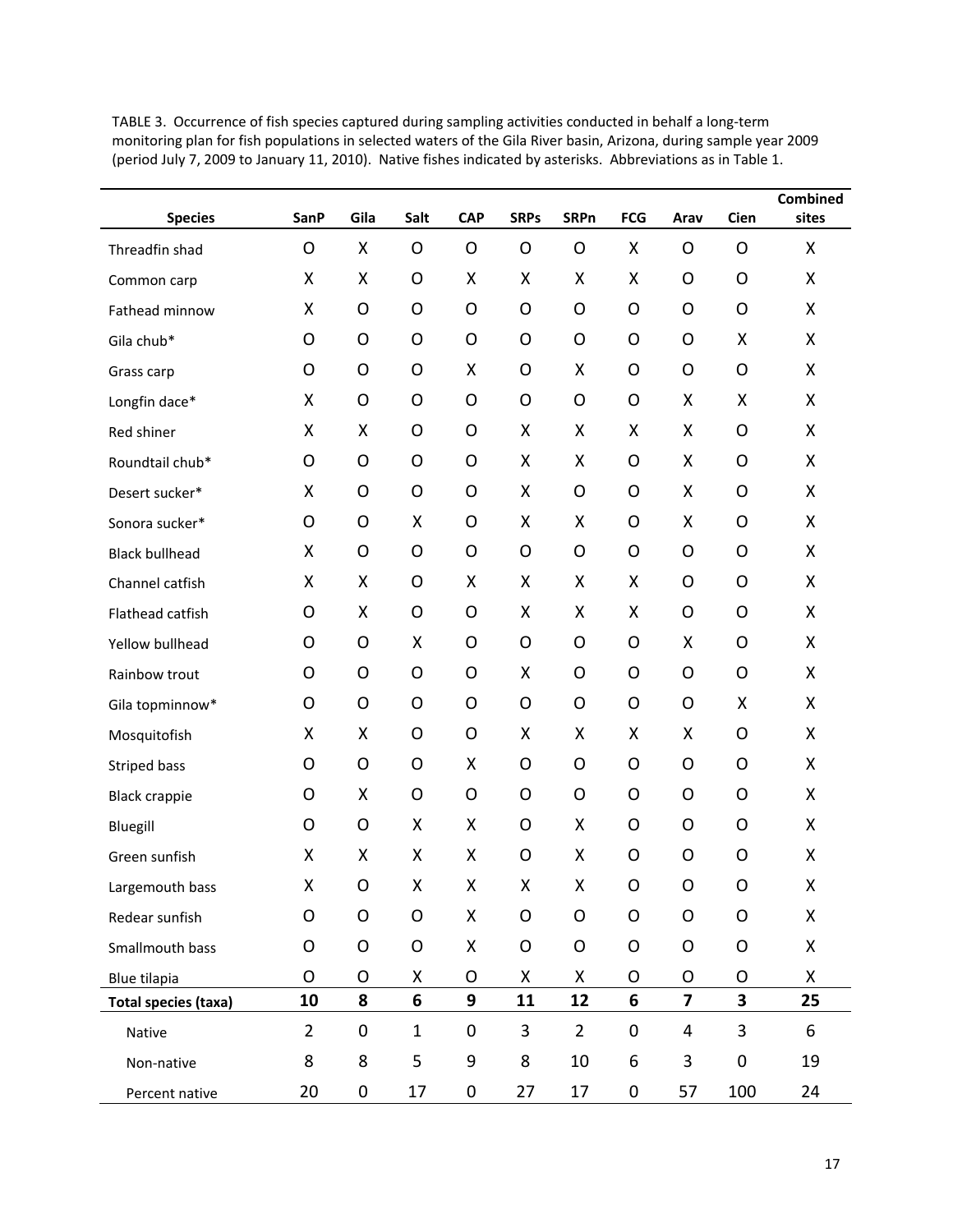TABLE 4. Total numbers of fishes captured during sampling in behalf of <sup>a</sup> long‐term monitoring plan for fish populations in selected waters of the Gila River basin, Arizona, during sample year 2009 (period July 7, 2009 to January 11, 2010). Native fishes indicated by asterisks. Ab and Bb respectively indicate Above and Below electrical fish barriers on SRPn, SRPs, and FCG canals.

|                       |                |                |                |             | <b>SRPs</b>    |             |                | <b>SRPn</b>    | <b>FCG</b>     |                |              |              |                  |
|-----------------------|----------------|----------------|----------------|-------------|----------------|-------------|----------------|----------------|----------------|----------------|--------------|--------------|------------------|
| <b>Species</b>        | <b>SanP</b>    | Gila           | Salt           | <b>CAP</b>  | Ab             | <b>Bb</b>   | Ab             | <b>Bb</b>      | Ab             | <b>Bb</b>      | Arav         | Cien         | <b>Total</b>     |
| Threadfin shad        |                | 15             |                |             |                |             |                |                | 51             | 75             |              |              | 141              |
| Common carp           | 19             | 9              |                | 27          | 23             |             | 3              |                |                | $\overline{2}$ |              |              | 83               |
| Fathead minnow        | 64             |                |                |             |                |             |                |                |                |                |              |              | 64               |
| Gila chub*            |                |                |                |             |                |             |                |                |                |                |              | $\mathbf{1}$ | $\mathbf{1}$     |
| Grass carp            |                |                |                | 30          |                |             |                | 38             |                |                |              |              | 68               |
| Longfin dace*         | 613            |                |                |             |                |             |                |                |                |                | 1266         | 972          | 2851             |
| Red shiner            | 19             | 148            |                |             | 158            |             |                | 232            | $\overline{2}$ | 13             | 30           |              | 602              |
| Roundtail chub*       |                |                |                |             | 3              |             | $\overline{2}$ |                |                |                | 5            |              | 10               |
| Desert sucker*        | 52             |                |                |             | 1              |             |                |                |                |                | 3            |              | 56               |
| Sonora sucker*        |                |                | 3              |             | 199            |             | 56             | 158            |                |                | $\mathbf{1}$ |              | 417              |
| <b>Black bullhead</b> | 27             |                |                |             |                |             |                |                |                |                |              |              | 27               |
| Channel catfish       | 5              | 44             |                | 15          | 60             |             | 41             | $\overline{3}$ | $\mathbf{1}$   | 70             |              |              | 239              |
| Flathead catfish      |                | 20             |                |             | 9              |             | 6              |                | $\mathbf{1}$   | 4              |              |              | 40               |
| Yellow bullhead       |                |                | $\mathbf{1}$   |             |                |             |                |                |                |                | 5            |              | $\boldsymbol{6}$ |
| Rainbow trout         |                |                |                |             | 6              |             |                |                |                |                |              |              | $\boldsymbol{6}$ |
| Gila topminnow*       |                |                |                |             |                |             |                |                |                |                |              | 61           | 61               |
| Mosquitofish          | 463            | 272            |                |             | $\mathbf{1}$   |             |                | 103            | 86             | 1              | 38           |              | 964              |
| <b>Striped bass</b>   |                |                |                | 32          |                |             |                |                |                |                |              |              | 32               |
| <b>Black crappie</b>  |                | $\mathbf{1}$   |                |             |                |             |                |                |                |                |              |              | $\mathbf{1}$     |
| Bluegill              |                |                | 4              | 10          |                |             | 8              |                |                |                |              |              | 22               |
| Green sunfish         | 8              | $\overline{2}$ | $\overline{2}$ | 3           |                |             |                | $\mathbf{1}$   |                |                |              |              | 16               |
| Largemouth bass       | $\overline{7}$ |                | 70             | 64          | 32             |             | 32             | 6              |                |                |              |              | 211              |
| Redear sunfish        |                |                |                | 89          |                |             |                |                |                |                |              |              | 89               |
| Smallmouth bass       |                |                |                | 1           |                |             |                |                |                |                |              |              | $\mathbf{1}$     |
| Blue tilapia          |                |                | $\mathbf{1}$   |             | $\overline{2}$ |             | 3              |                |                |                |              |              | $\boldsymbol{6}$ |
| <b>Total</b>          | 1277           | 511            | 81             | 271         | 494            | $\mathbf 0$ | 151            | 541            | 141            | 165            | 1348         | 1034         | 6014             |
| <b>Total natives</b>  | 665            | 0              | 3              | $\mathbf 0$ | 203            | $\mathbf 0$ | 58             | 158            | 0              | $\mathbf 0$    | 1275         | 1034         | 3396             |
| Total nonnatives      | 612            | 511            | 78             | 271         | 291            | $\Omega$    | 93             | 383            | 141            | 165            | 73           | $\mathbf 0$  | 2618             |
| Percent native        | 52             | 0              | 4              | 0           | 41             |             | 38             | 29             | 0              | 0              | 95           | 100          | 56               |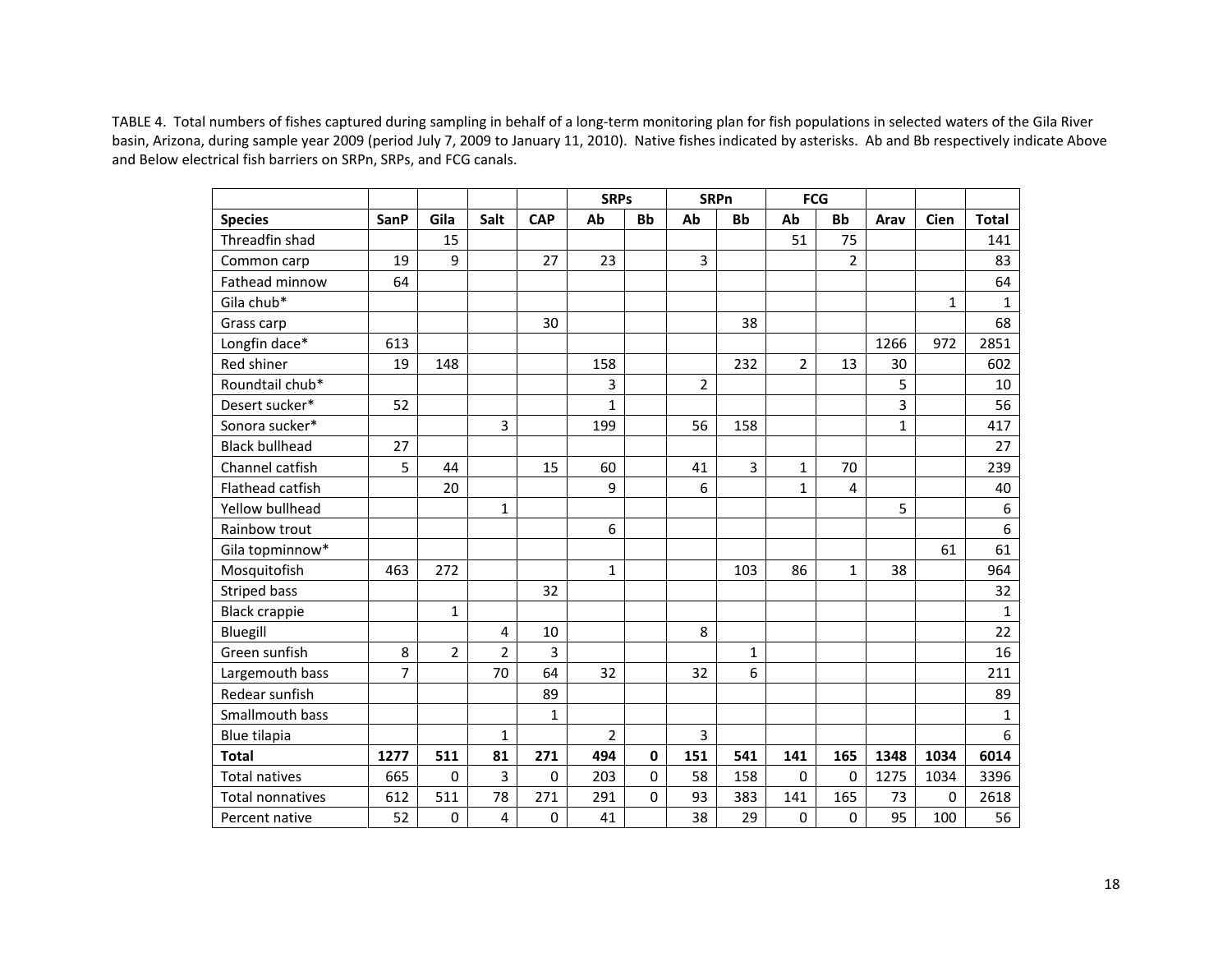TABLE 5. Fish species richness determined by sampling in behalf of a long-term monitoring plan for fish populations in selected waters of the Gila River basin, Arizona, during sample year 2009 (period July 7, 2009 to January 11, 2010). Species counts exclude undetermined cichlids (see notes accompanying Table 1). See table 1 for reach and station names (see also Clarkson 1996 a‐c). Distances between stations and reaches are variable. Totals for each reach (and for all reaches) followed by number of native and non-native (n/nn) species; NS indicates no sample during SY 2008; dash (‐‐) indicates designated reach or station does not exist on that stream/canal. Reaches along SRPn, SRPs, and FCG canals are artificial; canal reaches 1 are above respective electrical fish barriers and reaches 2, 3, and 4 are below; see also Clarkson (1996 a‐c).

| <b>Reach/Station</b> | <b>SanP</b>       | Gila                     | Salt      | <b>CAP</b>       | <b>SRPs</b>              | <b>SRPn</b>              | <b>FCG</b>                            | Arav              | Cien                     |
|----------------------|-------------------|--------------------------|-----------|------------------|--------------------------|--------------------------|---------------------------------------|-------------------|--------------------------|
|                      |                   |                          |           |                  |                          |                          |                                       |                   |                          |
| $1 - 1$              | $\pmb{4}$         | <b>NS</b>                | <b>NS</b> | $\pmb{4}$        | 11                       | 8                        | 5                                     | 5                 | $\mathsf 3$              |
| $1 - 2$              | 8                 | $\overline{\phantom{a}}$ | <b>NS</b> | 5                | $\overline{\phantom{a}}$ | $-$                      | $\overline{\phantom{a}}$              | $- -$             | $\overline{2}$           |
| $1 - 3$              | 7                 | <b>NS</b>                | 6         | 4                | $\overline{\phantom{a}}$ | $\overline{\phantom{m}}$ | $\hspace{0.05cm}$ – $\hspace{0.05cm}$ | $- -$             | --                       |
| total                | 10                | <b>NS</b>                | 6         | $\boldsymbol{6}$ | 11                       | 8                        | 5                                     | 5                 | 3                        |
| n/nn                 | 2/8               |                          | 1/5       | 0/6              | 3/8                      | 2/6                      | 0/5                                   | 2/3               | 3/0                      |
|                      |                   |                          |           |                  |                          |                          |                                       |                   |                          |
| $2 - 1$              | <b>NS</b>         | $\overline{7}$           | $- -$     | 5                | <b>NS</b>                | $\overline{7}$           | 6                                     | $\mathbf{1}$      | --                       |
| $2 - 2$              | <b>NS</b>         | 5                        | --        | $-$              | <b>NS</b>                | <b>NS</b>                | $\mathbf 1$                           | 7                 | $-$                      |
| $2 - 3$              | $\mathbf{1}$      | 4                        | --        | $-$              | <b>NS</b>                | <b>NS</b>                | $\overline{2}$                        | $-\,-$            | $\overline{\phantom{m}}$ |
| $2 - 4$              | $\qquad \qquad -$ | $-$                      | --        | --               | <b>NS</b>                | $\overline{\phantom{a}}$ | $\overline{2}$                        | $\qquad \qquad -$ | --                       |
| total                | $\mathbf{1}$      | 7                        | --        | 5                | <b>NS</b>                | $\overline{7}$           | 6                                     | 7                 | $-\!$ –                  |
| n/nn                 | 1/0               | 0/7                      |           | 0/5              |                          | 1/6                      | 0/6                                   | 4/3               |                          |
|                      |                   |                          |           |                  |                          |                          |                                       |                   |                          |
| $3 - 1$              | $\mathbf{1}$      | $\,6\,$                  | $-$       | 5                | $-$                      | $-$                      | --                                    | --                |                          |
| $3 - 2$              | $\mathbf{1}$      | $\overline{2}$           | --        | 6                | --                       |                          |                                       |                   |                          |
| $3 - 3$              | <b>NS</b>         | $\overline{2}$           | $-$       | 5                | $-$                      | --                       | --                                    | $-$               | --                       |
| total                | $\mathbf 1$       | 6                        | --        | $\overline{7}$   |                          |                          | --                                    |                   | --                       |
| n/nn                 |                   |                          |           |                  |                          |                          |                                       |                   |                          |
|                      |                   |                          |           |                  |                          |                          |                                       |                   |                          |
| $4 - 1$              | $-$               | 4                        | $-$       |                  |                          |                          | --                                    |                   | $-$                      |
| $4 - 2$              | $-$               | 3                        | $-$       | $-$              | --                       | $-$                      | $\overline{\phantom{a}}$              | --                |                          |
| $4 - 3$              | --                | 5                        | $-$       | --               | $-$                      | --                       | --                                    | --                | --                       |
| total                | $-$               | 6                        | --        | --               |                          | --                       | --                                    | --                | --                       |
| n/nn                 |                   |                          |           |                  |                          |                          |                                       |                   |                          |
|                      |                   |                          |           |                  |                          |                          |                                       |                   |                          |
| Total all reaches    | 10                | 8                        | 6         | 9                | 11                       | 12                       | 6                                     | 7                 | 3                        |
| n/nn                 | 2/8               | 0/8                      | 1/5       | 0/9              | 3/8                      | 2/10                     | 0/6                                   | 4/3               | 3/0                      |
| percent native       | 20                | $\boldsymbol{0}$         | 17        | $\pmb{0}$        | 27                       | 17                       | $\mathbf 0$                           | 57                | 100                      |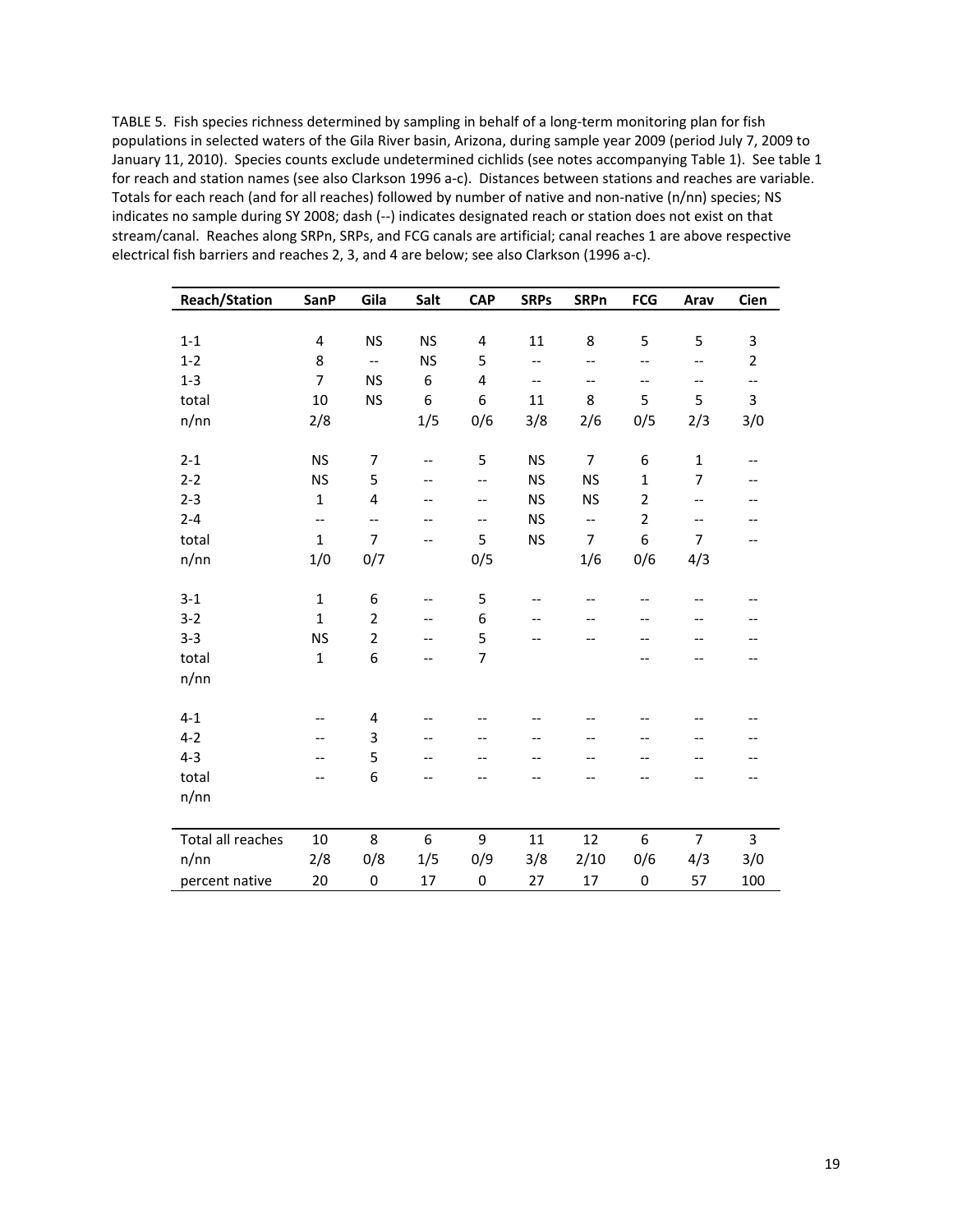TABLE 6A. Fish catch at San Pedro River stations (see TABLE 1) during sampling in behalf of <sup>a</sup> long‐term monitoring plan for fish populations in selected waters of the Gila River basin, Arizona, during sample year 2009 (period July 7, 2009 to January 11, 2010). Fish species listed alphabetically using standard abbreviations in Table 2, data are total fish or number of young‐of‐year (age‐0) followed by number of older age classes (age ≥1), if specified; subtotals and total number are for each age class.

|                       |     |             |              |              | Reach |             | Reach    |             |             | Reach    |        |
|-----------------------|-----|-------------|--------------|--------------|-------|-------------|----------|-------------|-------------|----------|--------|
| <b>Species</b>        | Age | $1 - 1 - 1$ | $1 - 1 - 2$  | $1 - 1 - 3$  | Sum   | $1 - 2 - 3$ | Sum      | $1 - 3 - 1$ | $1 - 3 - 2$ | Sum      | Totals |
| Common carp           | 0   | 12          | 2            | $\Omega$     | 14    | $\Omega$    | $\Omega$ | $\Omega$    | $\Omega$    | $\Omega$ | 14     |
|                       |     | 5           | $\Omega$     | $\Omega$     | 5     | 0           | 0        | $\Omega$    | $\Omega$    | 0        | 5      |
| Fathead minnow        |     | 0           | $\mathbf{1}$ | 63           | 64    | $\Omega$    | $\Omega$ | $\Omega$    | 0           | 0        | 64     |
| Longfin dace*         |     | $\Omega$    | 76           | 383          | 459   | 113         | 113      | 39          | 2           | 41       | 613    |
| Red shiner            |     | 0           | $\Omega$     | 19           | 19    | 0           | $\Omega$ | $\Omega$    | 0           | 0        | 19     |
| Desert sucker*        | 0   | $\mathbf 0$ | 13           | 33           | 46    | 0           | 0        | $\Omega$    | 0           | 0        | 46     |
|                       |     | 0           | 4            | 2            | 6     | 0           | $\Omega$ | 0           | 0           | 0        | 6      |
| <b>Black bullhead</b> | 0   | 0           | 2            | 0            | 2     | $\Omega$    | $\Omega$ | $\Omega$    | 0           | $\Omega$ | 2      |
|                       |     | 23          | $\mathbf{1}$ | $\mathbf{1}$ | 25    | $\Omega$    | $\Omega$ | $\Omega$    | 0           | 0        | 25     |
| Channel catfish       | 0   | 0           | $\Omega$     | 5            | 5     | $\Omega$    | $\Omega$ | $\Omega$    | 0           | 0        | 5      |
| Mosquitofish          |     | 4           | 219          | 240          | 463   | $\Omega$    | 0        | $\Omega$    | 0           | 0        | 463    |
| Green sunfish         | 0   | $\mathbf 0$ | 8            | 0            | 8     | $\Omega$    | $\Omega$ | 0           | 0           | 0        | 8      |
| Largemouth bass       | 0   | 1           | 5            | 0            | 6     | 0           | $\Omega$ | $\Omega$    | $\Omega$    | 0        | 6      |
|                       |     | 1           | $\Omega$     | $\Omega$     | 1     | $\Omega$    | $\Omega$ | $\Omega$    | $\Omega$    | $\Omega$ |        |
| Totals                |     | 46          | 331          | 746          | 1123  | 113         | 113      | 39          | 2           | 41       | 1277   |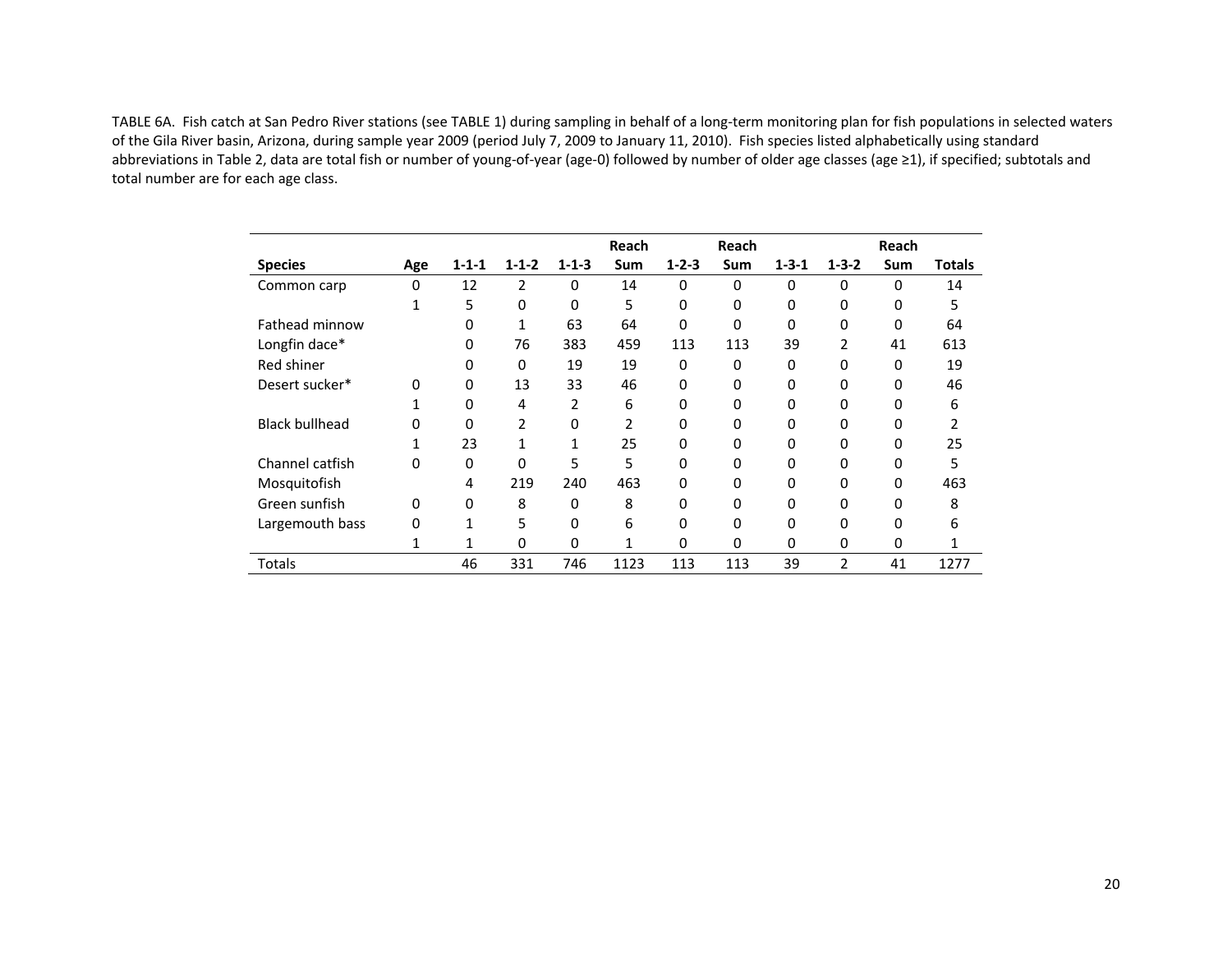TABLE 6B. Fish catch at Gila River stations (see TABLE 1) during sampling in behalf of <sup>a</sup> long‐term monitoring plan for fish populations in selected waters of the Gila River basin, Arizona, during sample year 2009 (period July 7, 2009 to January 11, 2010). Fish species listed alphabetically using standard abbreviations in Table 2; data are total fish or number of young‐of‐year (age‐0) followed by number of older age classes (age ≥1), if specified; subtotals and total number are for each age class.

|                      |          |             |             |                          | Reach |                |             |             | Reach          |             |                |             | Reach    |               |
|----------------------|----------|-------------|-------------|--------------------------|-------|----------------|-------------|-------------|----------------|-------------|----------------|-------------|----------|---------------|
| <b>Species</b>       | Age      | $2 - 2 - 1$ | $2 - 2 - 2$ | $2 - 2 - 3$              | Sum   | $2 - 3 - 1$    | $2 - 3 - 2$ | $2 - 3 - 3$ | Sum            | $2 - 4 - 1$ | $2 - 4 - 2$    | $2 - 4 - 3$ | Sum      | <b>Totals</b> |
| Threadfin shad       | 0        |             | 0           | 0                        |       |                | 0           | 0           | 2              | 5           | 0              |             | 12       | 15            |
| Common carp          |          | 3           | 5           | $\Omega$                 | 8     | 0              | 0           | 0           | 0              | 1           | 0              | 0           |          | 9             |
| Red shiner           |          | 51          | 10          | 15                       | 76    | 70             | 0           | 1           | 71             | 0           | 0              |             | 1        | 148           |
| Channel catfish      | $\Omega$ | 7           | $\Omega$    |                          | 14    | 2              | 6           | 0           | 8              | 0           | 0              | 12          | 12       | 34            |
|                      |          | 0           | 2           | $\Omega$                 | 2     | 0              | 0           | $\Omega$    | 0              | 0           | $\overline{2}$ | 6           | 8        | 10            |
| Flathead catfish     | $\Omega$ | 0           |             | ำ                        | 3     |                | 0           | 0           |                |             |                | 3           | 5        | 9             |
|                      |          |             | າ           | $\overline{\phantom{a}}$ | 5     | 5              | 0           | $\Omega$    | 5              |             | 0              | 0           |          | 11            |
| Mosquitofish         |          | 6           | 89          | 64                       | 159   | 37             | 3           | 26          | 66             | 24          | 12             | 11          | 47       | 272           |
| <b>Black crappie</b> | $\Omega$ |             | $\Omega$    | $\Omega$                 | 1     | 0              | 0           | $\Omega$    | 0              | 0           | 0              | 0           | $\Omega$ | 1             |
| Green sunfish        | $\Omega$ | 0           | 0           | $\Omega$                 | 0     | $\overline{2}$ | 0           | 0           | $\mathfrak{p}$ | 0           | 0              | 0           | 0        |               |
| Totals               |          | 70          | 109         | 90                       | 269   | 119            | 9           | 27          | 155            | 32          | 15             | 40          | 87       | 511           |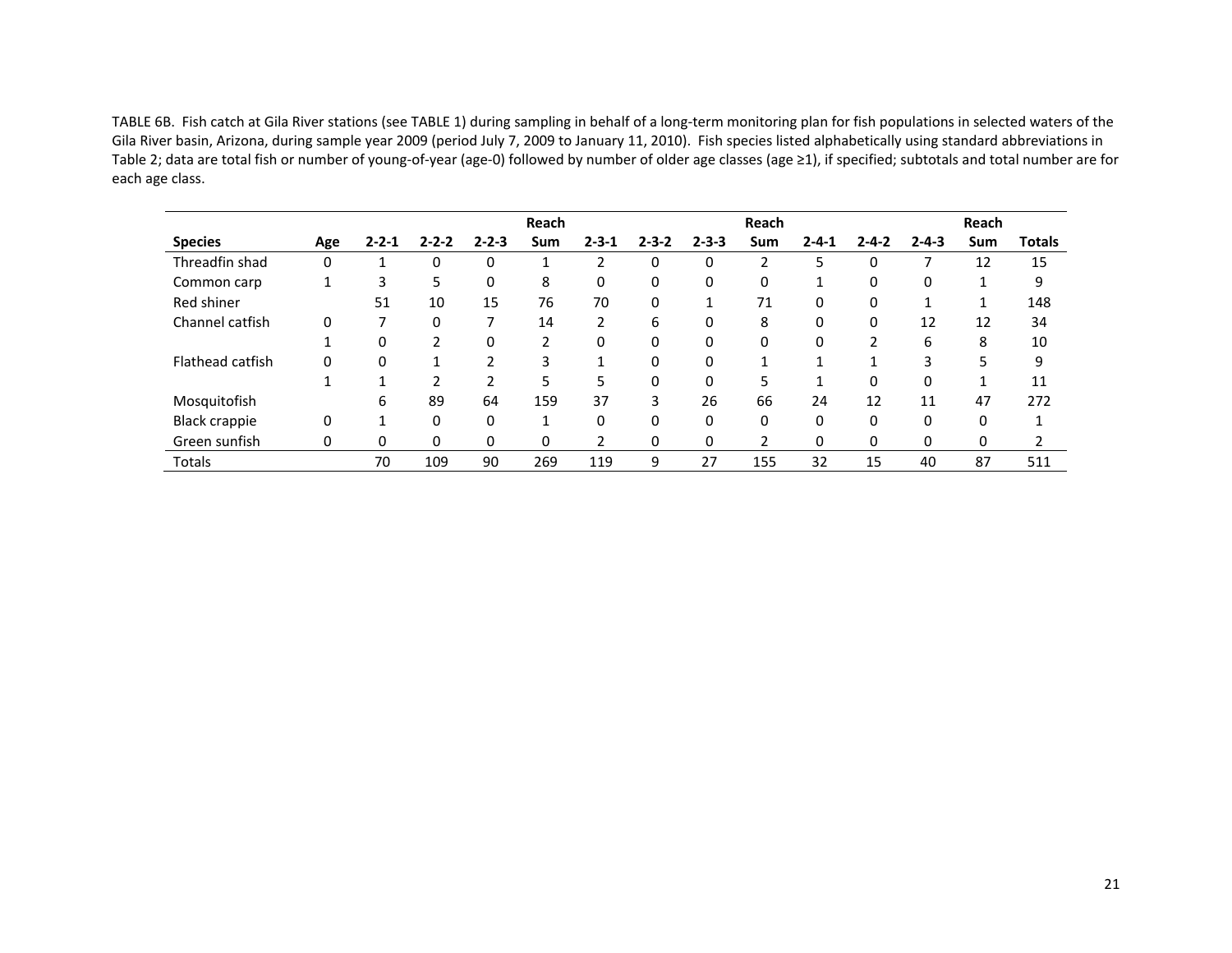TABLE 6C. Fish catch at Salt River stations (see TABLE 1) during sampling in behalf of <sup>a</sup> long‐term monitoring plan for fish populations in selected waters of the Gila River basin, Arizona, during sample year 2009 (period July 7, 2009 to January 11, 2010). Fish species listed alphabetically using standard abbreviations in Table 2, data are total fish or number of young-of-year (age-0) followed by number of older age classes (age ≥1), if specified; total number is for each age class.

|                 |     |             | Reach                    |                          |
|-----------------|-----|-------------|--------------------------|--------------------------|
| <b>Species</b>  | Age | $3 - 1 - 3$ | Sum                      | <b>Totals</b>            |
| Sonora sucker*  | 0   | 1           | 1                        | 1                        |
|                 | 1   | 2           | 2                        | 2                        |
| Yellow bullhead | 1   | 1           |                          | 1                        |
| Bluegill        | 0   | 1           | 1                        | 1                        |
|                 | 1   | 3           | 3                        | 3                        |
| Green sunfish   | 1   | 2           | $\overline{\phantom{a}}$ | $\overline{\phantom{a}}$ |
| Largemouth bass | 0   | 65          | 65                       | 65                       |
|                 |     | 5           | 5                        | 5                        |
| Blue tilapia    |     |             | 1                        | 1                        |
| Totals          |     | 81          | 81                       | 81                       |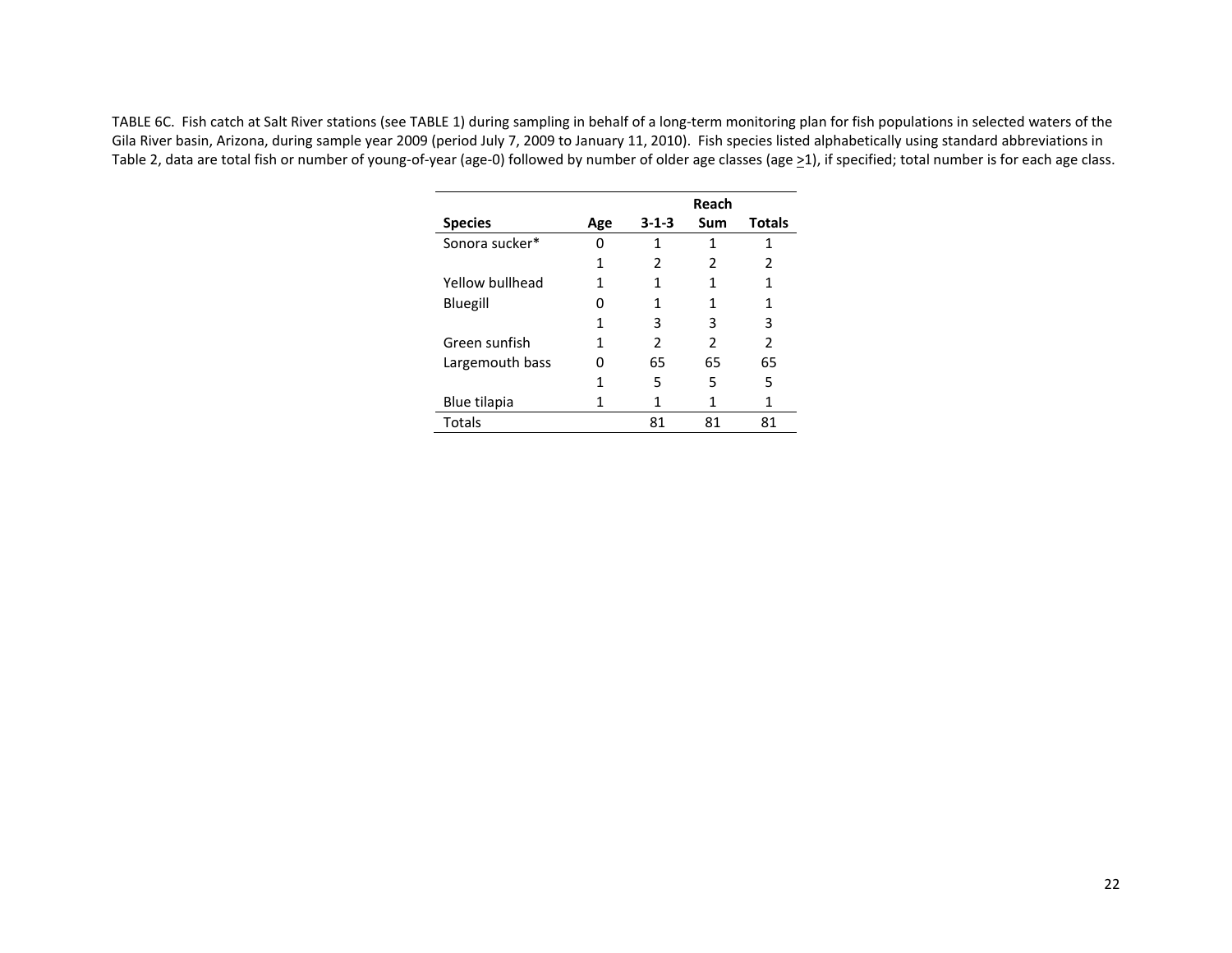TABLE 6D. Fish catch at Central Arizona Project (CAP) canal stations (see TABLE 1) during sampling in behalf of <sup>a</sup> long‐term monitoring plan for fish populations in selected waters of the Gila River basin, Arizona, during sample year 2009 (period July 7, 2009 to January 11, 2010). Fish species listed alphabetically using standard abbreviations in Table 2; data are total fish or number of young‐of‐year (age‐0) followed by number of older age classes (age >1), if specified; subtotals and total number are for each age class.

|                 |     |             |             |             | Reach |               | Reach |             |                |              | Reach                    |               |
|-----------------|-----|-------------|-------------|-------------|-------|---------------|-------|-------------|----------------|--------------|--------------------------|---------------|
| <b>Species</b>  | Age | $4 - 1 - 1$ | $4 - 1 - 2$ | $4 - 1 - 3$ | Sum   | $4 - 2 - 1$   | Sum   | $4 - 3 - 1$ | $4 - 3 - 2$    | $4 - 3 - 3$  | Sum                      | <b>Totals</b> |
| Common carp     |     | 0           | 1           | 10          | 11    | 1             | 1     | 15          | 0              | 0            | 15                       | 27            |
| Grass carp      |     | 0           | 10          | 7           | 17    | $\mathcal{P}$ | 2     | 2           |                | 8            | 11                       | 30            |
| Channel catfish |     | 2           | 0           | 6           | 8     |               |       | 0           |                | 5            | 6                        | 15            |
| Striped bass    | 0   | $\Omega$    | 0           | 0           | 0     | 16            | 16    | 3           | 2              | 0            | 5                        | 21            |
|                 |     | 6           | 3           | 0           | 9     | 0             | 0     | 2           | 0              | 0            | $\overline{\phantom{a}}$ | 11            |
| Bluegill        | 0   | 0           | 0           | 0           | 0     | 0             | 0     |             | 0              | 0            |                          |               |
|                 |     | 0           | 0           | 0           | 0     | 0             | 0     | 0           | 4              | 5.           | 9                        | 9             |
| Green sunfish   | 0   | 2           |             | 0           | 3     | 0             | 0     | 0           | 0              | 0            | 0                        |               |
| Largemouth bass | 0   |             | 0           | 0           |       | 0             | 0     | 0           | 4              | 25           | 29                       | 30            |
|                 |     | O           |             | 5           | 6     | 0             | 0     |             | 4              | 23           | 28                       | 34            |
| Redear sunfish  | O   | $\Omega$    | 0           | 0           | 0     | 0             | 0     | 0           | $\overline{2}$ | 29           | 31                       | 31            |
|                 |     | 0           | 0           | 0           | 0     | 0             | 0     | 0           | 0              | 58           | 58                       | 58            |
| Smallmouth bass |     | 0           | 0           | 0           | 0     | 1             | 1     | 0           | 0              | $\mathbf{0}$ | 0                        | 1             |
| Totals          |     | 11          | 16          | 28          | 55    | 21            | 21    | 24          | 18             | 153          | 195                      | 271           |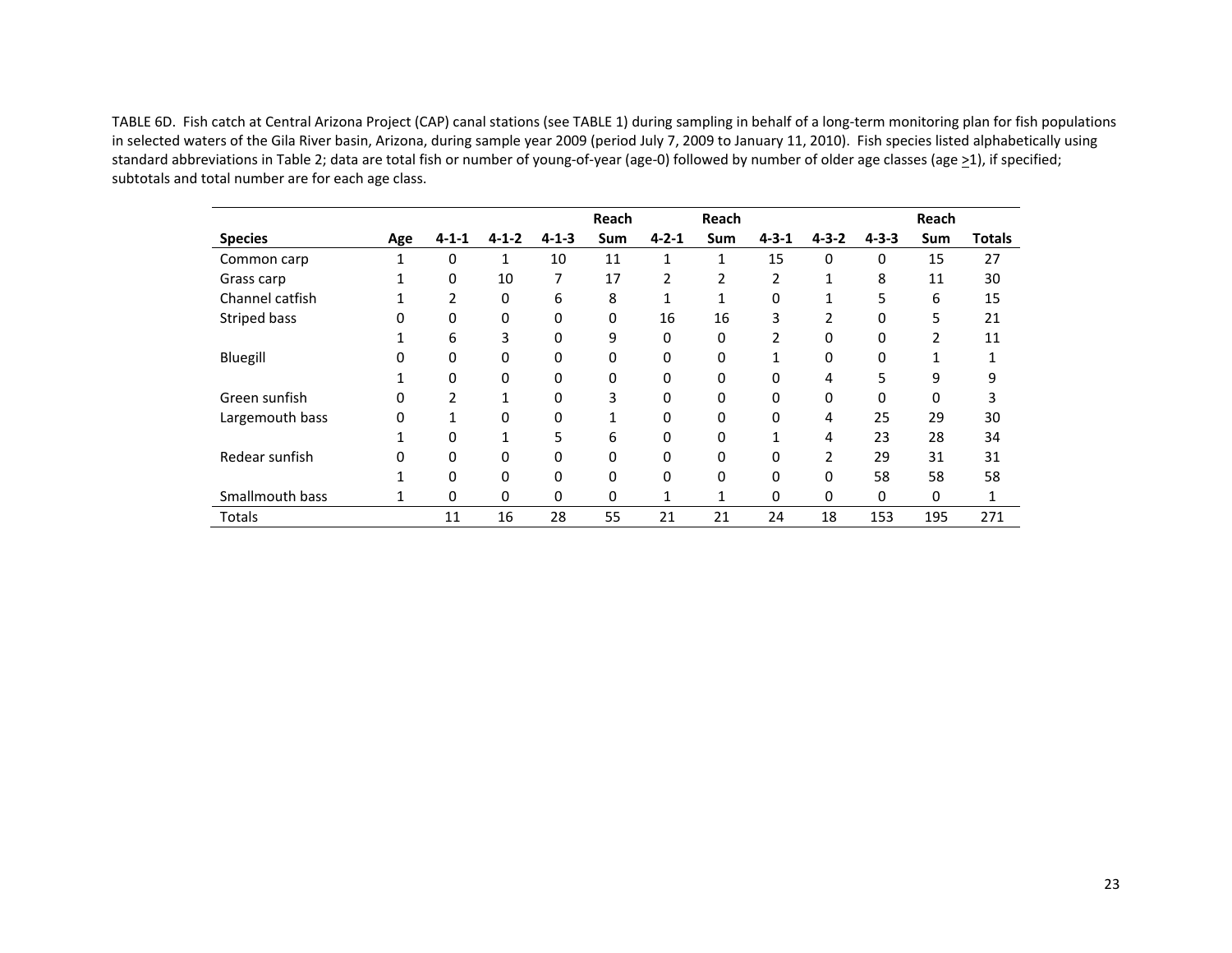TABLE 6E. Fish catch at Salt River Project (SRP) South Canal stations (see TABLE 1) during sampling in behalf of <sup>a</sup> long‐term monitoring plan for fish populations in selected waters of the Gila River basin, Arizona, during sample year 2009 (period July 7, 2009 to January 11, 2010). Fish species listed alphabetically using standard abbreviations in Table 2, data are total fish or number of young-of-year (age-0) followed by number of older age classes (age ≥1), if specified; total number is for each age class. See Table 1 for sampling dates.

|                  |              |               | Reach         |               |
|------------------|--------------|---------------|---------------|---------------|
| <b>Species</b>   | Age          | $5 - 1 - 1$   | Sum           | <b>Totals</b> |
| Common carp      | $\mathbf{1}$ | 23            | 23            | 23            |
| Red shiner       |              | 158           | 158           | 158           |
| Roundtail chub*  | 1            | 3             | 3             | 3             |
| Desert sucker*   | 1            | 1             | 1             | 1             |
| Sonora sucker*   | 1            | 199           | 199           | 199           |
| Channel catfish  | 1            | 60            | 60            | 60            |
| Flathead catfish | 1            | 9             | 9             | 9             |
| Rainbow trout    | 1            | 6             | 6             | 6             |
| Mosquitofish     |              | 1             | 1             | 1             |
| Largemouth bass  | $\mathbf{1}$ | 32            | 32            | 32            |
| Blue tilapia     | 1            | $\mathcal{P}$ | $\mathcal{P}$ | 2             |
| Totals           |              | 494           | 494           | 494           |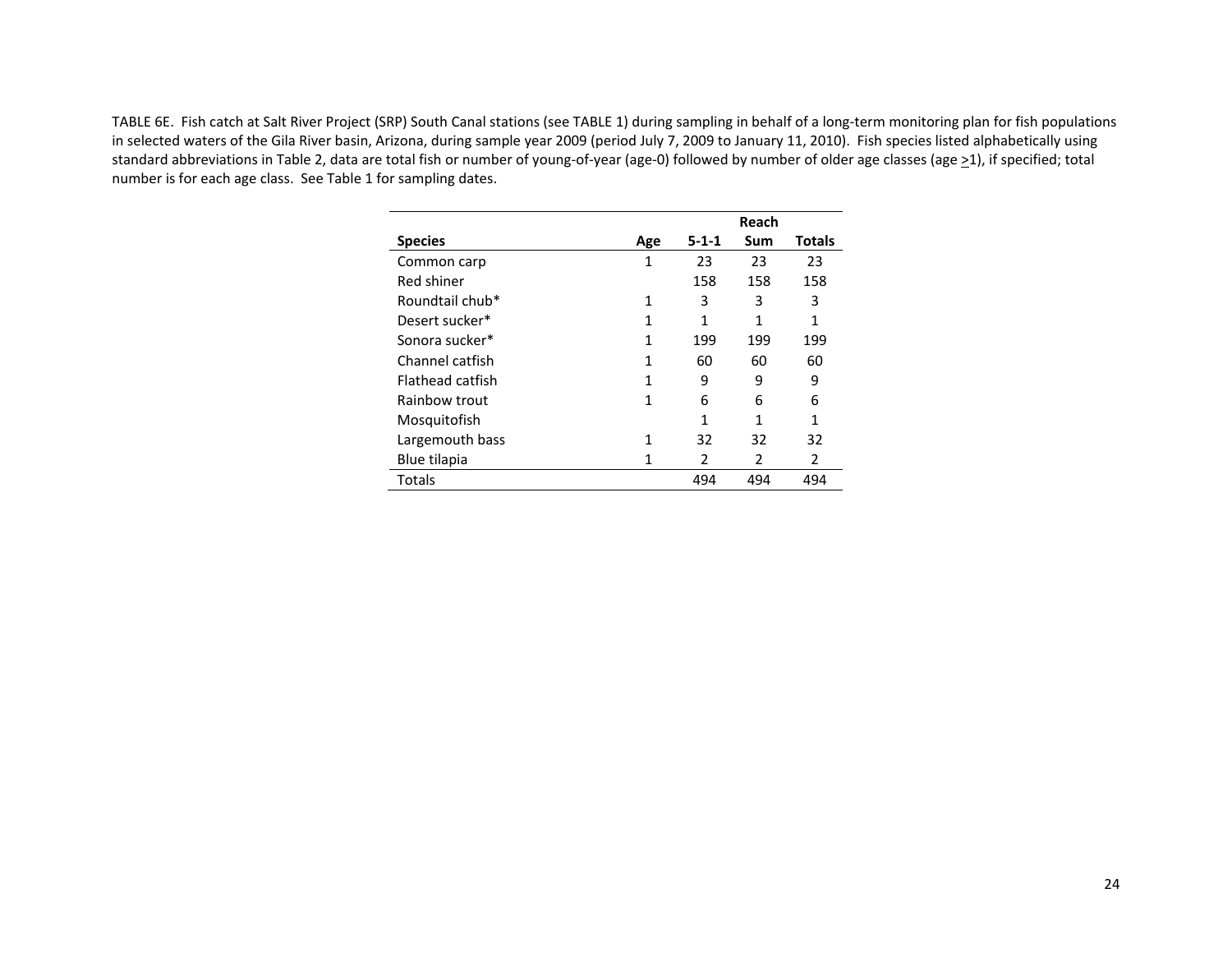TABLE 6F. Fish catch at Salt River Project (SRP) North (Arizona) Canal stations (see TABLE 1) during sampling in behalf of <sup>a</sup> long‐term monitoring plan for fish populations in selected waters of the Gila River basin, Arizona, during sample year 2009 (period July 7, 2009 to January 11, 2010). Fish species listed alphabetically using standard abbreviations in Table 2, data are total fish or number of young-of-year (age-0) followed by number of older age classes (age >1), if specified; total number is for each age class. See Table 1 for sampling dates.

|                  |     |                | Reach          |                | Reach          |              |
|------------------|-----|----------------|----------------|----------------|----------------|--------------|
| <b>Species</b>   | Age | $6 - 1 - 0$    | <b>Sum</b>     | $6 - 2 - 14.5$ | <b>Sum</b>     | Totals       |
| Common carp      | 1   | 3              | 3              | 0              | $\Omega$       | 3            |
| Grass carp       | 1   | 0              | $\Omega$       | 38             | 38             | 38           |
| Red shiner       |     | 0              | 0              | 232            | 232            | 232          |
| Roundtail chub*  | 1   | 2              | 2              | 0              | 0              | 2            |
| Sonora sucker*   | O   | 1              | $\mathbf{1}$   | $\Omega$       | 0              | $\mathbf{1}$ |
|                  | 1   | 55             | 55             | 158            | 158            | 213          |
| Channel catfish  | 1   | 41             | 41             | 3              | 3              | 44           |
| Flathead catfish | 1   | 6              | 6              | $\Omega$       | 0              | 6            |
| Mosquitofish     |     | 0              | 0              | 103            | 103            | 103          |
| Bluegill         | 0   | 1              | 1              | 0              | 0              | 1            |
|                  | 1   | 7              | 7              | 0              | 0              | 7            |
| Green sunfish    | 0   | 0              | 0              | 1              | 1              | 1            |
| Largemouth bass  | 0   | $\mathfrak{p}$ | $\mathfrak{p}$ | 2              | $\mathfrak{p}$ | 4            |
|                  | 1   | 30             | 30             | 4              | 4              | 34           |
| Blue tilapia     | 1   | 3              | 3              | 0              | $\Omega$       | 3            |
| Totals           |     | 151            | 151            | 541            | 541            | 692          |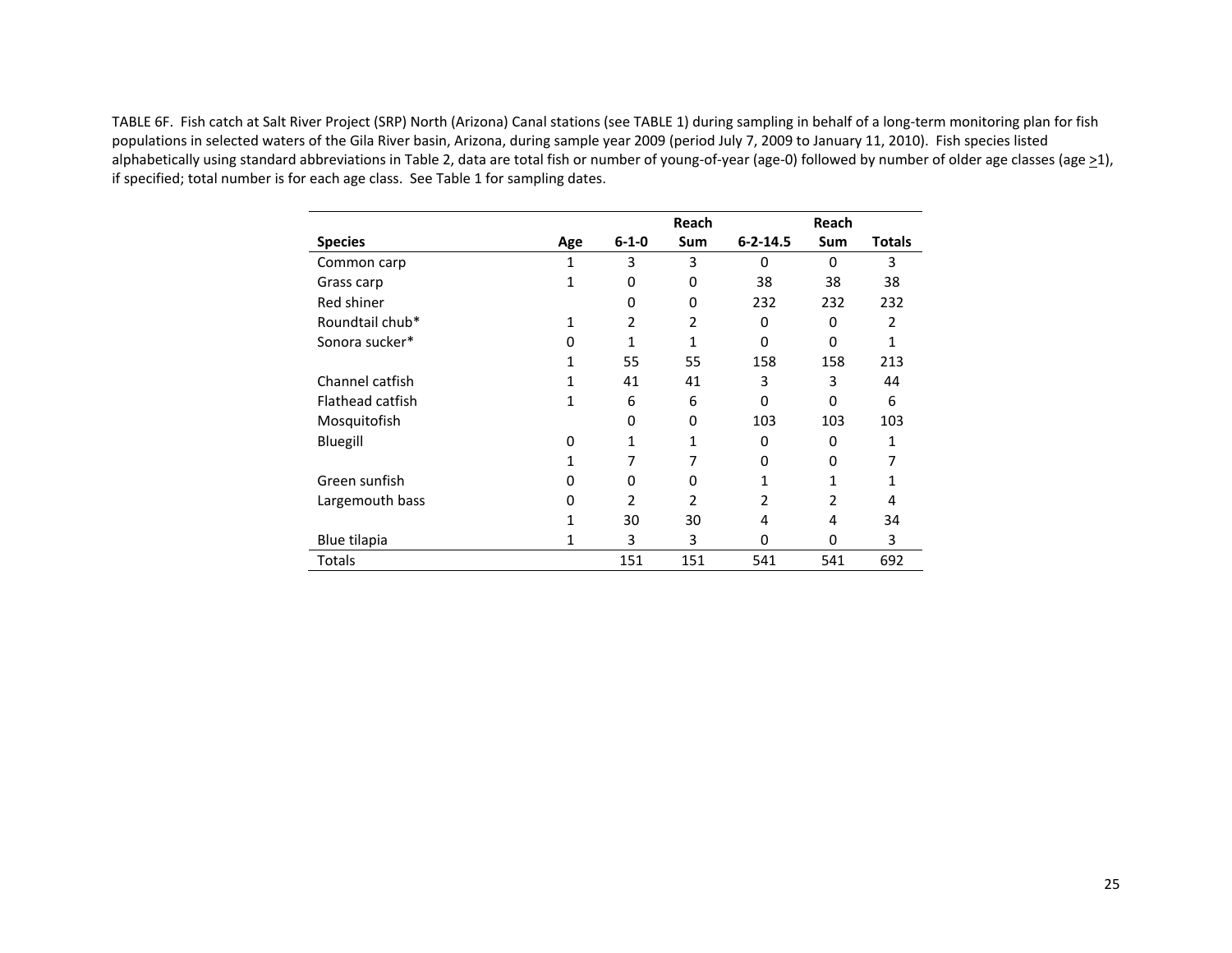TABLE 6G. Fish catch at Florence Casa Grande (FCG) Canal stations (see TABLE 1) during sampling in behalf of <sup>a</sup> long‐term monitoring plan for fish populations in selected waters of the Gila River basin, Arizona, during sample year 2009 (period July 7, 2009 to January 11, 2010). Fish species listed alphabetically using standard abbreviations in Table 2, data are total fish or number of young-of-year (age-0) followed by number of older age classes (age ≥1), if specified; total number is for each age class. See Table 1 for sampling dates.

|                  |     |             | Reach    |               |                |                |                | Reach |               |
|------------------|-----|-------------|----------|---------------|----------------|----------------|----------------|-------|---------------|
| <b>Species</b>   | Age | $7 - 1 - 0$ | Sum      | $7 - 2 - 2.6$ | $7 - 2 - 14.6$ | $7 - 2 - 15.2$ | $7 - 2 - 15.3$ | Sum   | <b>Totals</b> |
| Threadfin shad   |     | 51          | 51       | 71            | 0              | 4              | 0              | 75    | 126           |
| Common carp      |     | 0           | 0        |               | 0              |                | 0              | 2     |               |
| Red shiner       |     | າ           |          | 13            | 0              | 0              | 0              | 13    | 15            |
| Channel catfish  | 0   | 1           |          | 9             | 42             | 0              | 13             | 64    | 65            |
|                  |     | 0           | 0        | 3             | 3              | 0              | 0              | 6     | 6             |
| Flathead catfish | 0   | 1           |          | 0             | 0              | 0              |                |       |               |
|                  |     | 0           | $\Omega$ | 3             | 0              | 0              | 0              | 3     | 3             |
| Mosquitofish     |     | 86          | 86       |               | 0              | 0              | 0              |       | 87            |
| <b>Totals</b>    |     | 141         | 141      | 101           | 45             | 5              | 14             | 165   | 306           |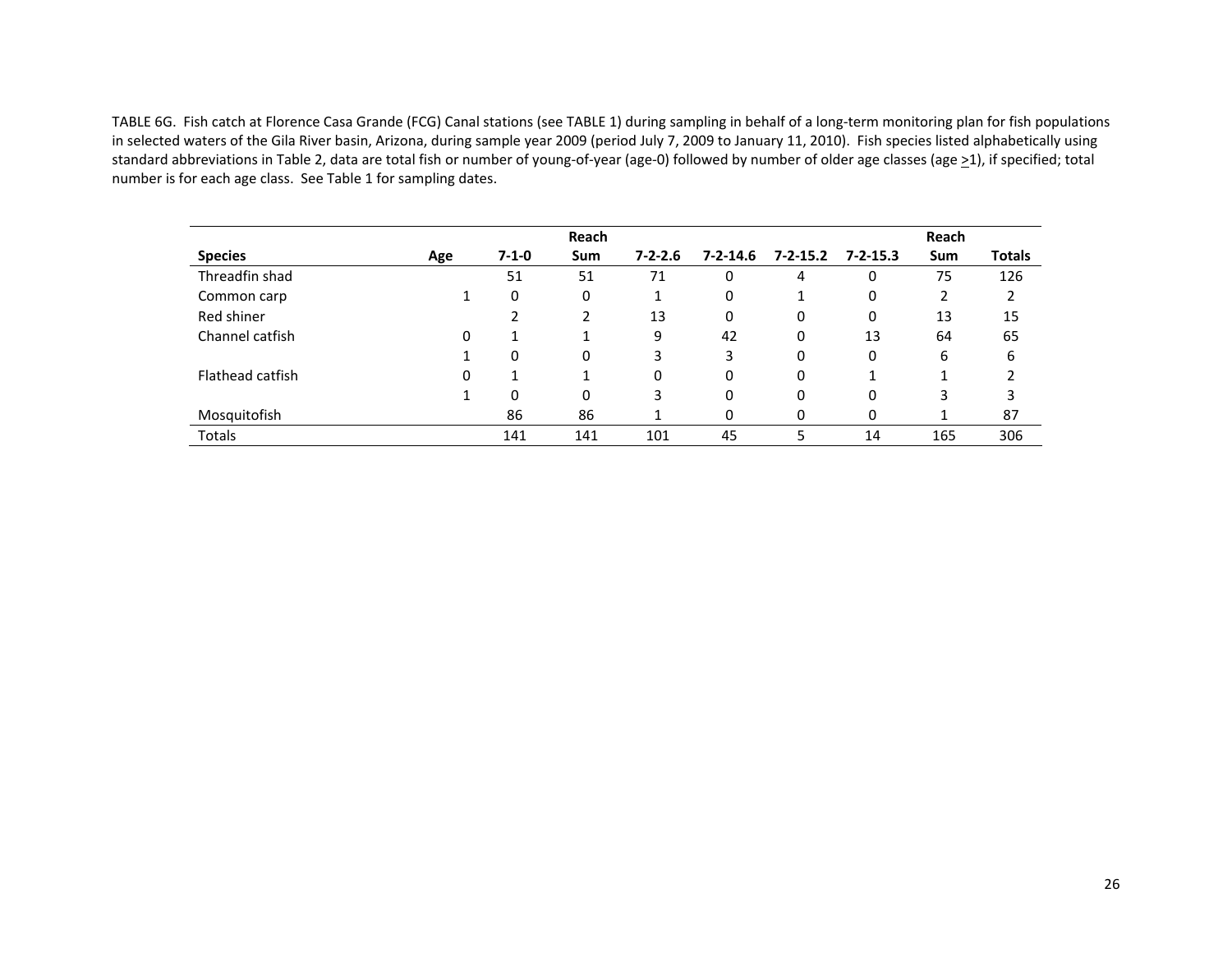TABLE 6H. Fish catch at Aravaipa Creek stations (see TABLE 1) during sampling in behalf of a long‐term monitoring plan for fish populations in selected waters of the Gila River basin, Arizona, during sample year 2009 (period July 7, 2009 to January 11, 2010). Fish species listed alphabetically using standard abbreviations in Table 2, data are total fish or number of young-of-year (age-0) followed by number of older age classes (age ≥1), if specified; total number is for each age class. See Table 1 for sampling dates.

| <b>Species</b>  | Age | $8 - 1 - 1$ | Reach<br>Sum | $8 - 2 - 1$ | Reach<br>Sum | <b>Totals</b> |
|-----------------|-----|-------------|--------------|-------------|--------------|---------------|
|                 |     |             |              |             |              |               |
| Longfin dace*   |     | 3           | 3            | 1263        | 1263         | 1266          |
| Red shiner      |     | 2           | 2            | 28          | 28           | 30            |
| Roundtail chub* | 1   | 1           | 1            |             | 4            | 5             |
| Desert sucker*  | 1   | 0           | 0            | 3           | 3            | 3             |
| Sonora sucker*  | 0   | 0           | 0            | 1           | 1            |               |
| Yellow bullhead | 1   | 1           | 1            | 4           | 4            | 5             |
| Mosquitofish    |     | 1           | 1            | 37          | 37           | 38            |
| Totals          |     | 8           | 8            | 1340        | 1340         | 1348          |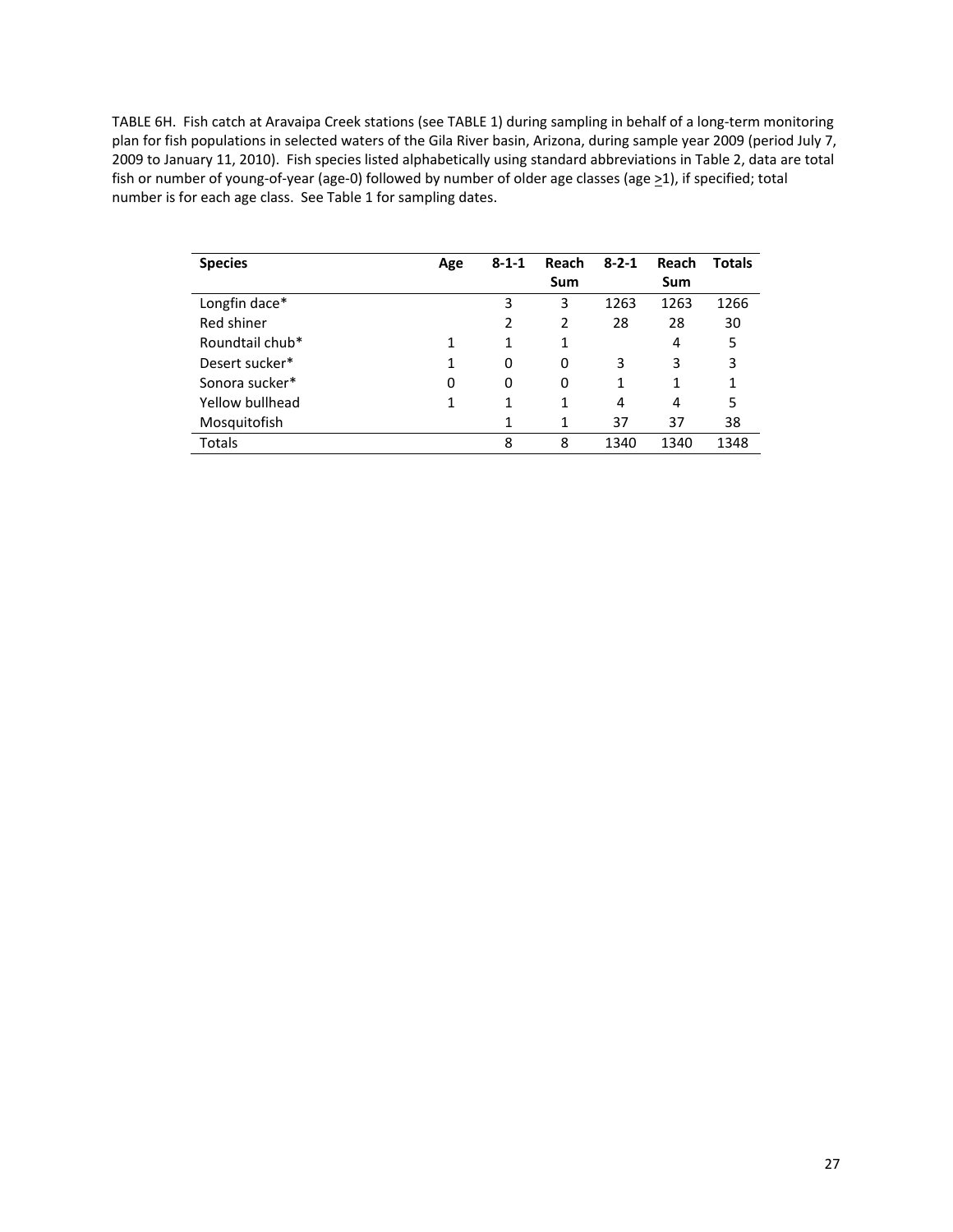TABLE 6I. Fish catch at Cienega Creek stations (see TABLE 1) during sampling in behalf of a long‐term monitoring plan for fish populations in selected waters of the Gila River basin, Arizona, during sample year 2009 (period July 7, 2009 to January 11, 2010). Fish species listed alphabetically using standard abbreviations in Table 2, data are total fish or number of young-of-year (age-0) followed by number of older age classes (age ≥1), if specified; total number is for each age class. See Table 1 for sampling dates.

| <b>Species</b>  | Age | $9 - 1 - 1$ | $9 - 1 - 2$ | Totals |
|-----------------|-----|-------------|-------------|--------|
| Gila chub*      |     |             |             |        |
| Longfin dace*   |     | 771         | 201         | 972    |
| Gila topminnow* |     | 56          |             | 61     |
| Totals          |     | 828         | 206         | 1034   |